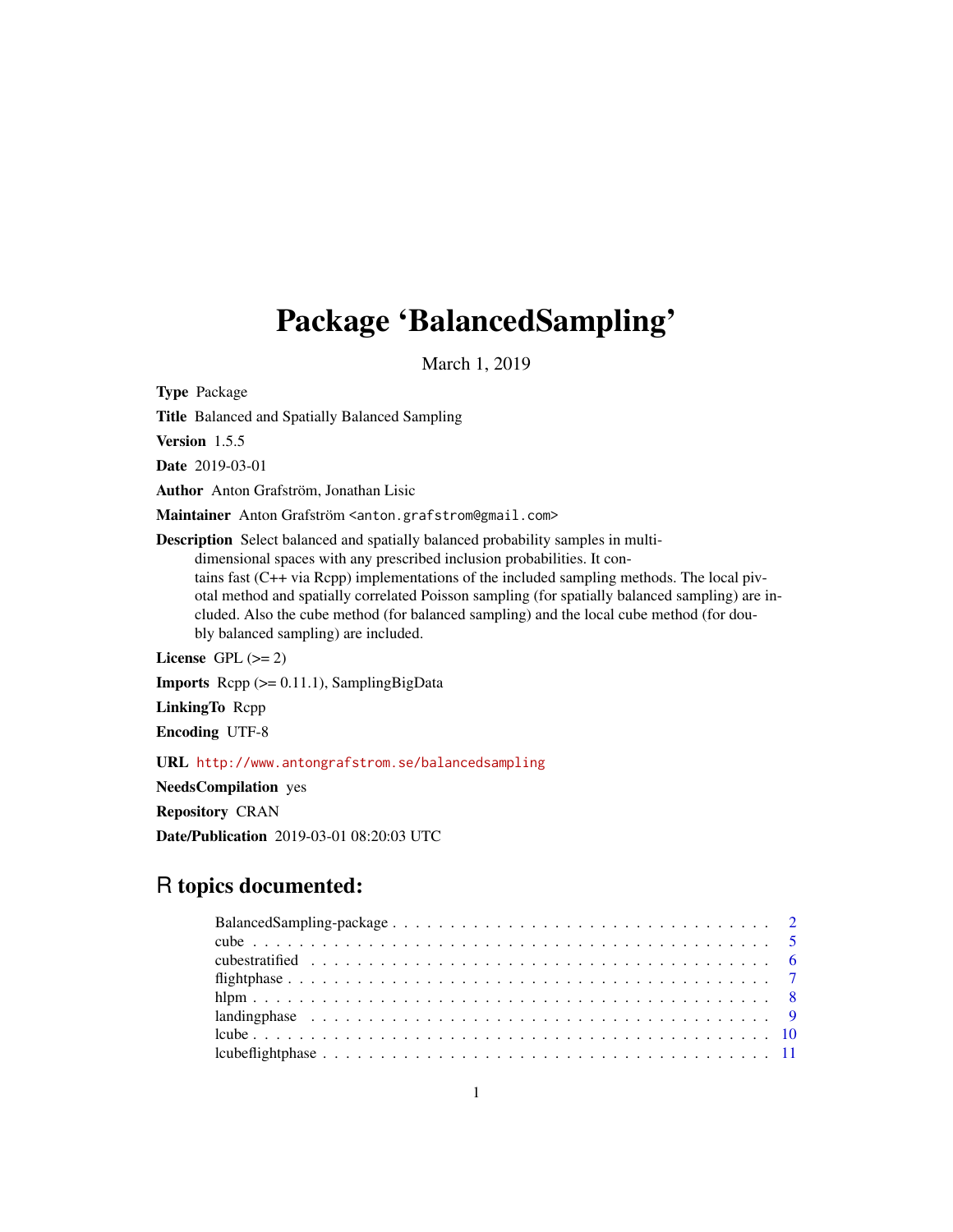<span id="page-1-0"></span>

| Index | 25 |
|-------|----|
|       |    |
|       |    |
|       |    |
|       |    |
|       |    |
|       |    |
|       |    |
|       |    |
|       |    |
|       |    |
|       |    |
|       |    |

BalancedSampling-package

*Balanced and Spatially Balanced Sampling*

#### **Description**

Select balanced and spatially balanced probability samples in multi-dimensional spaces with any prescribed inclusion probabilities. It contains fast (C++ via Rcpp) implementations of the included sampling methods. The local pivotal method and spatially correlated Poisson sampling (for spatially balanced sampling) are included. Also the cube method (for balanced sampling) and the local cube method (for doubly balanced sampling) are included.

# Author(s)

Anton Grafström, Jonathan Lisic

Maintainer: Anton Grafström <anton.grafstrom@gmail.com>

Webpage: http://www.antongrafstrom.se/balancedsampling

### References

Deville, J. C. and Tillé, Y. (2004). Efficient balanced sampling: the cube method. Biometrika, 91(4), 893-912.

Deville, J.-C. and Tillé, Y. (1998). Unequal probability sampling without replacement through a splitting method. Biometrika 85, 89-101.

Grafström, A. (2012). Spatially correlated Poisson sampling. Journal of Statistical Planning and Inference, 142(1), 139-147.

Grafström, A. and Lundström, N.L.P. (2013). Why well spread probability samples are balanced. Open Journal of Statistics, 3(1).

Grafström, A. and Schelin, L. (2014). How to select representative samples. Scandinavian Journal of Statistics.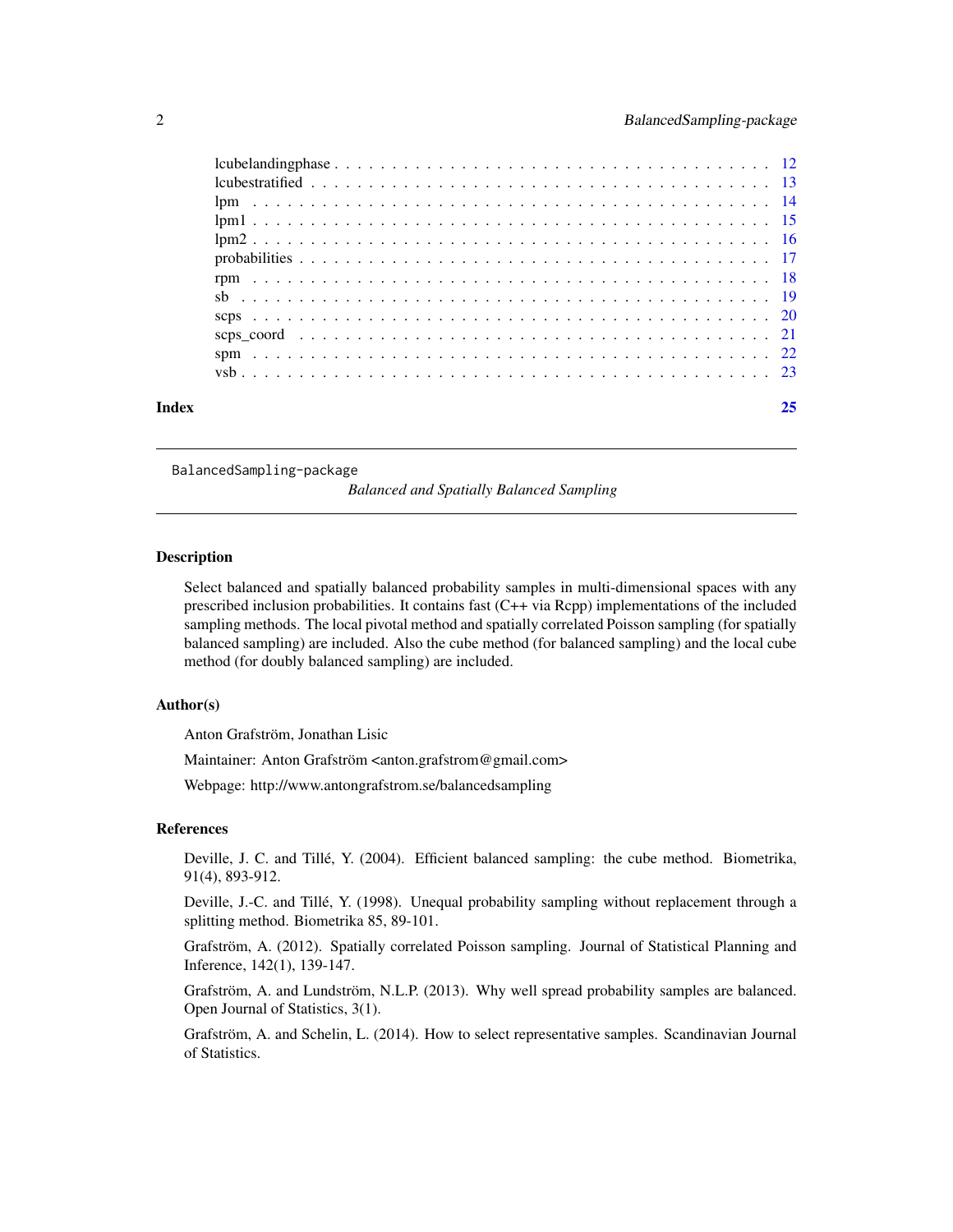Grafström, A., Lundström, N.L.P. and Schelin, L. (2012). Spatially balanced sampling through the Pivotal method. Biometrics 68(2), 514-520.

Grafström, A. and Tillé, Y. (2013). Doubly balanced spatial sampling with spreading and restitution of auxiliary totals. Environmetrics, 24(2), 120-131.

# Examples

```
# *********************************************************
# check inclusion probabilities
# *********************************************************
set.seed(1234567);
p = c(0.2, 0.25, 0.35, 0.4, 0.5, 0.5, 0.55, 0.65, 0.7, 0.9);
N = length(p);
X = \text{cbind}(\text{runif}(N), \text{runif}(N));p1 = p2 = p3 = p4 = rep(0,N);nrs = 1000; # increase for more precision
for(i in 1:nrs){
  # lpm1
  s = 1pm1(p, X);p1[s]=p1[s]+1;
  # lpm2
  s = 1pm2(p,X);
  p2[s]=p2[s]+1;
  # scps
  s = scps(p, X);p3[s]=p3[s]+1;
  # lcube
  s = \text{lcube}(p, X, \text{cbind}(p));p4[s]=p4[s]+1;
}
print(p);
print(p1/nrs);
print(p2/nrs);
print(p3/nrs);
print(p4/nrs);
# *********************************************************
# check spatial balance
# *********************************************************
set.seed(1234567);
N = 500;n = 70;
p = rep(n/N,N);X = \text{cbind}(\text{runif(N)}, \text{runif(N)});nrs = 10; # increase for more precision
b1 = b2 = b3 = b4 = b5 = rep(0, nrs);for(i in 1:nrs){
  # lpm1
```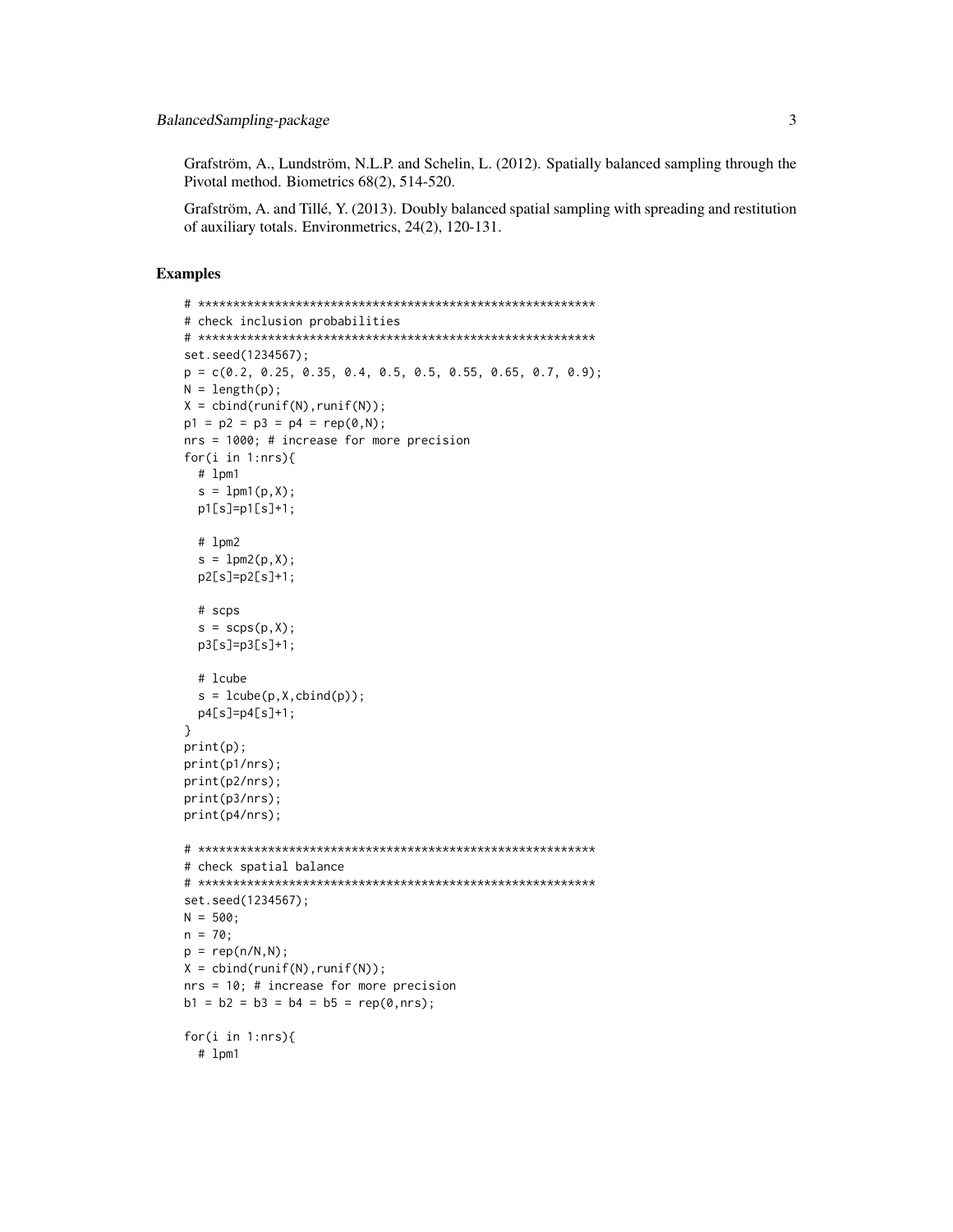```
s = 1pm1(p,X);b1[i] = sb(p,X,s);# lpm2
  s = 1pm2(p,X);b2[i] = sb(p,X,s);# scps
  s = scps(p, X);b3[i] = sb(p,X,s);# lcube
  s = \text{lcube}(p, X, \text{cbind}(p));b4[i] = sb(p,X,s);# srs
  s = sample(N, n);b5[i] = sb(p,X,s);}
print(mean(b1));
print(mean(b2));
print(mean(b3));
print(mean(b4));
print(mean(b5));
# *********************************************************
# stratification
# *********************************************************
set.seed(1234567);
N = 10;n = 4;p = rep(n/N,N);stratum1 = c(1,1,1,1,1,0,0,0,0,0); # stratum 1 indicator
stratum2 = c(0,0,0,0,0,1,1,1,1,1); # stratum 2 indicator
stratum3 = c(0,0,1,1,1,1,1,0,0,0); # overlapping 1 and 2
s = lpm1(p,cbind(stratum1,stratum2,stratum3));
# *********************************************************
# plot spatially balanced sample
# *********************************************************
set.seed(1234567);
N = 1000; # population size
n = 100; # sample size
p = rep(n/N,N); # inclusion probabilities
X = \text{cbind}(\text{runif(N)}, \text{runif(N)}); # matrix of auxiliary variables
s = 1pm1(p,X); # select sample
plot(X[,1],X[,2]); # plot population
points(X[s,1],X[s,2], pch=19); # plot sample
# *********************************************************
# check cpu time (for simulation)
# *********************************************************
```

```
set.seed(1234567);
```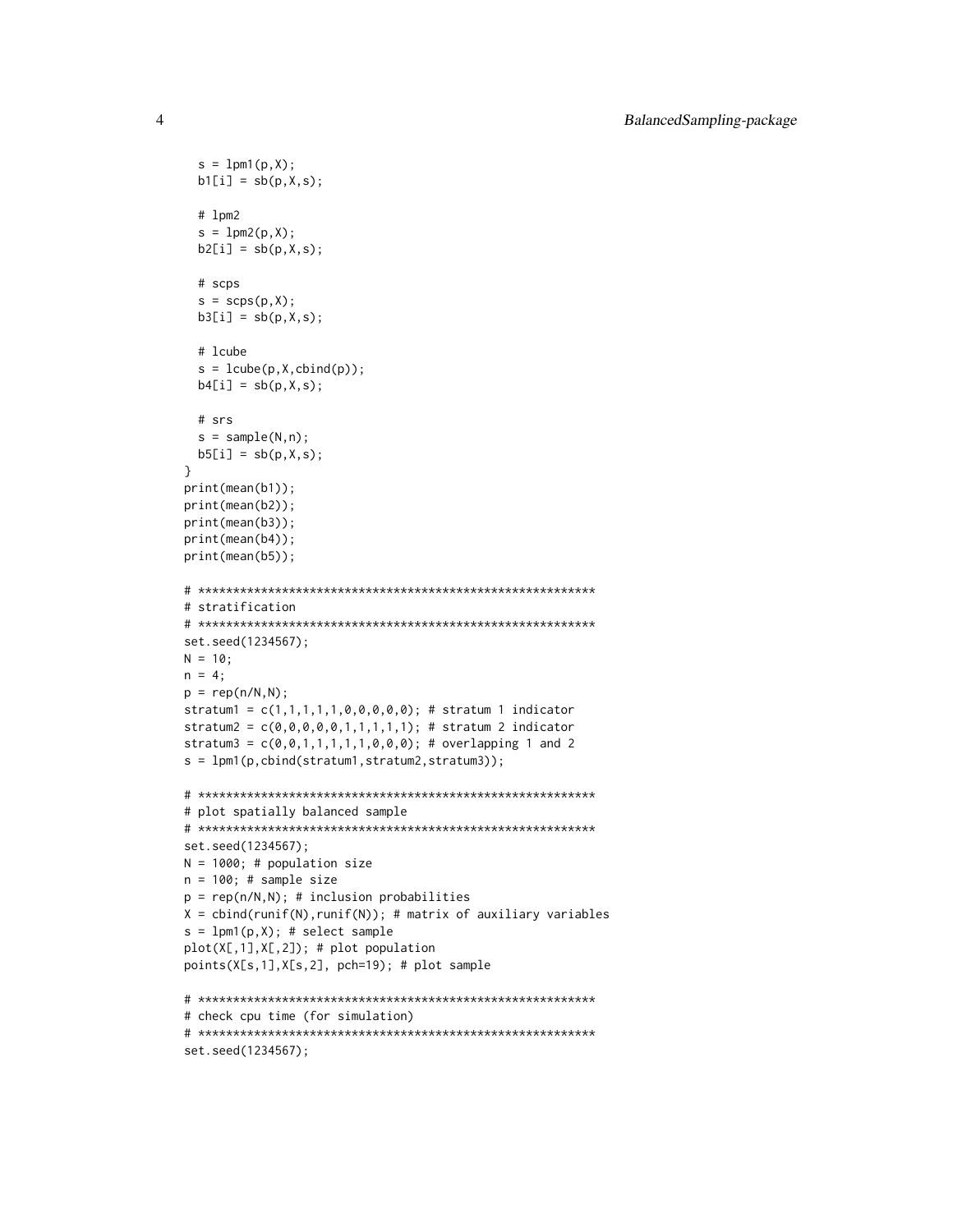<span id="page-4-0"></span>cube 5

```
N = 2000;n = 100;
X = \text{cbind}(\text{runif(N)}, \text{runif(N)});p = rep(n/N,N);system.time(for(i in 1:10){lpm1(p,X)});
system.time(for(i in 1:10){lpm2(p,X)});
```
cube *Cube method (Balanced sampling)*

### Description

This is a fast implementation of the cube method. To have a fixed sample size, include the inclusion probabilities as a balancing variable in Xbal and make sure the inclusion probabilities sum to a positive integer. Landing is done by dropping balancing variables (from rightmost column, so keep inclusion probabilities in first column to guarantee fixed size).

# Usage

cube(prob,Xbal)

# Arguments

| prob | vector of length N with inclusion probabilities                 |
|------|-----------------------------------------------------------------|
| Xbal | matrix of balancing auxiliary variables of N rows and r columns |

# Value

Returns a vector of selected indexes in 1,2,...,N.

# References

Deville, J. C. and Tillé, Y. (2004). Efficient balanced sampling: the cube method. Biometrika, 91(4), 893-912.

Chauvet, G. and Tillé, Y. (2006). A fast algorithm for balanced sampling. Computational Statistics, 21(1), 53-62.

# Examples

```
## Not run:
# Example 1
# Select sample
set.seed(12345);
N = 1000; # population size
n = 100; # sample size
p = rep(n/N,N); # inclusion probabilities
X = \text{cbind}(p, \text{runif}(N), \text{runif}(N)); # matrix of auxiliary variables
```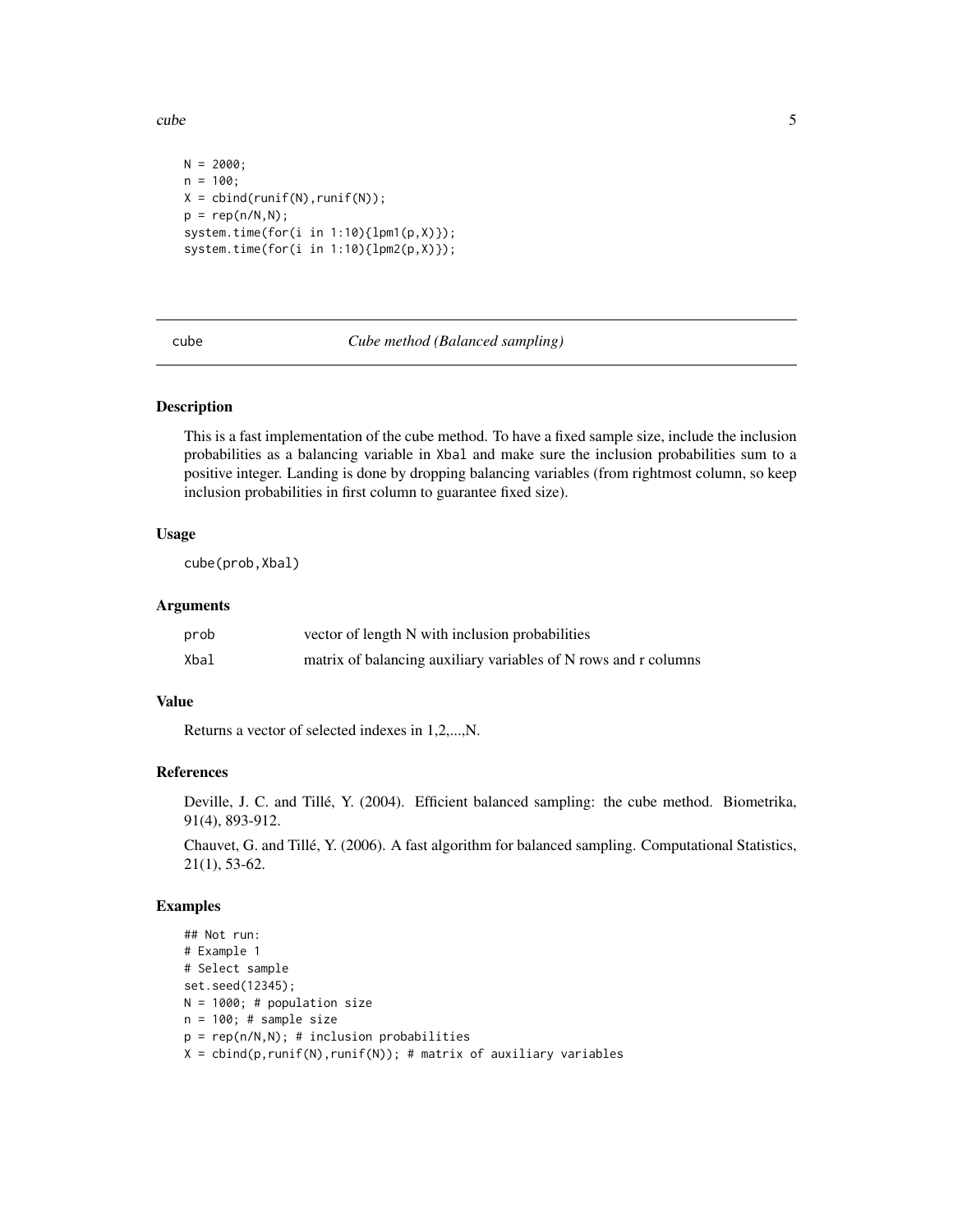```
s = cube(p, X); # select sample
# Example 2
# Check inclusion probabilities
set.seed(12345);
p = c(0.2, 0.25, 0.35, 0.4, 0.5, 0.5, 0.55, 0.65, 0.7, 0.9); # prescribed inclusion probabilities
N = length(p); # population size
ep = rep(0,N); # empirical inclusion probabilities
nrs = 10000; # repetitions
for(i in 1:nrs){
  s = cube(p, child(p));ep[s]=ep[s]+1;
}
print(ep/nrs);
# Example 3
# How fast is it?
# Let's check with N = 100 000 and 5 balancing variables
set.seed(12345);
N = 100000; # population size
n = 100; # sample size
p = rep(n/N,N); # inclusion probabilities
# matrix of 5 auxiliary variables
X = \text{cbind}(p, runif(N), runif(N), runif(N), runif(N));system.time(cube(p,X));
## End(Not run)
```
cubestratified *Stratified balanced sampling with pooling of landing phases*

# Description

This is a fast implementation of stratified balanced sampling. To have a fixed sample size, include the inclusion probabilities as a balancing variable in Xbal and make sure the inclusion probabilities sum to a positive integer (within each stratum).

#### Usage

```
cubestratified(prob,Xbal,integerStrata)
```

| prob          | vector of length N with inclusion probabilities                 |
|---------------|-----------------------------------------------------------------|
| Xbal          | matrix of balancing auxiliary variables of N rows and r columns |
| integerStrata | vector of length N with stratum number                          |

<span id="page-5-0"></span>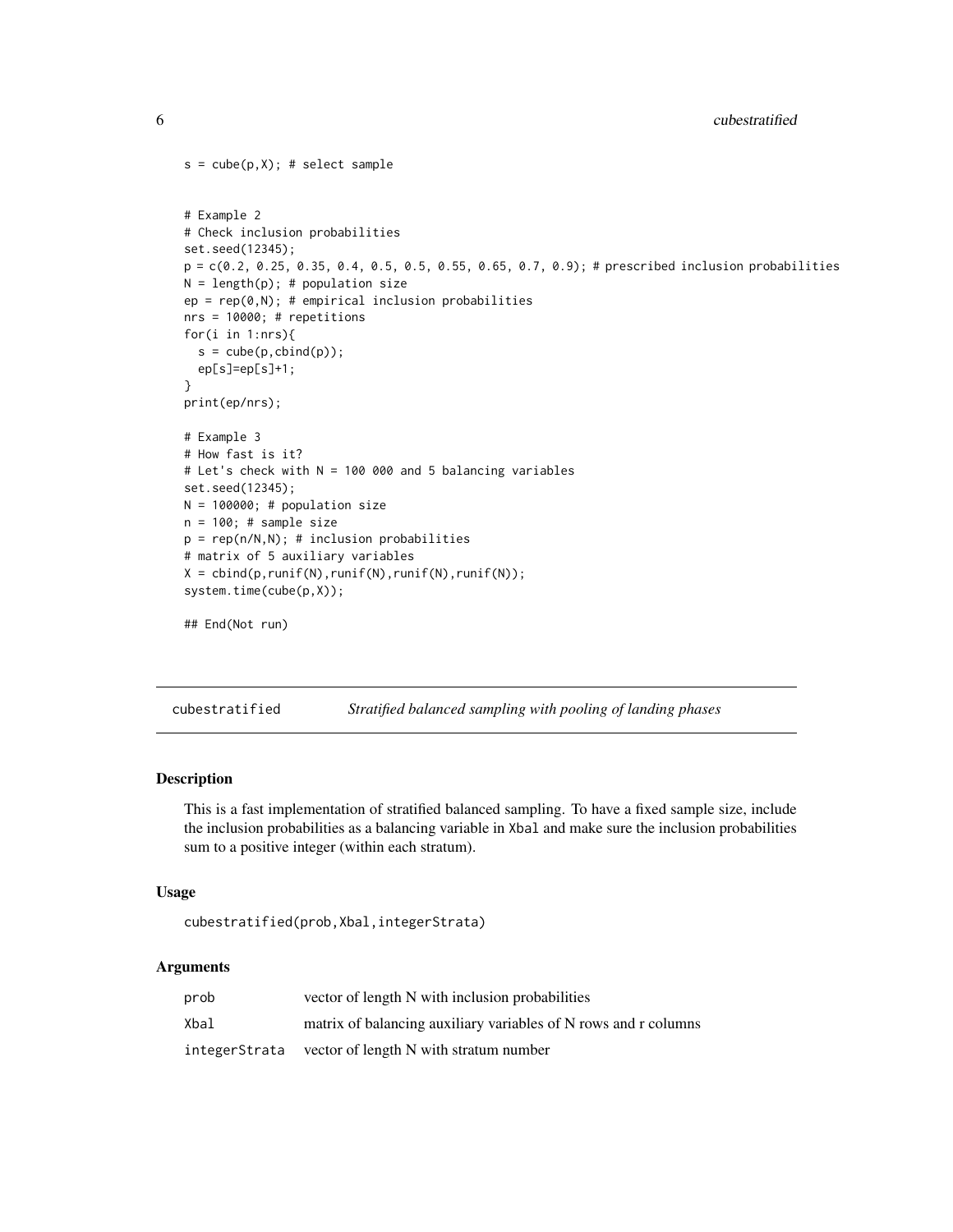# <span id="page-6-0"></span>flightphase 7

# Value

Returns a vector of length N with sampling indicators.

# References

Chauvet, G. (2009). Stratified balanced sampling. Survey Methodology, 35, 115-119.

# Examples

```
## Not run:
# Example 1
N = 10;
n = 5;
p = rep(n/N,N);
strata = c(1,1,2,2,3,3,4,4,5,5);indicators = cubestratified(p,cbind(p),strata);
s = (1:N)[indicates==1];
```
## End(Not run)

flightphase *Flight phase of the cube method*

# Description

This is a fast implementation of the flight phase of the cube method. To have a fixed sample size, include the inclusion probabilities as a balancing variable in Xbal and make sure the inclusion probabilities sum to a positive integer.

# Usage

```
flightphase(prob,Xbal)
```
# Arguments

| prob | vector of length N with inclusion probabilities                 |
|------|-----------------------------------------------------------------|
| Xbal | matrix of balancing auxiliary variables of N rows and q columns |

# Value

Returns a vector of length N with new probabilities, where at most q are non-integer.

# References

Deville, J. C. and Tillé, Y. (2004). Efficient balanced sampling: the cube method. Biometrika, 91(4), 893-912.

Chauvet, G. and Tillé, Y. (2006). A fast algorithm for balanced sampling. Computational Statistics, 21(1), 53-62.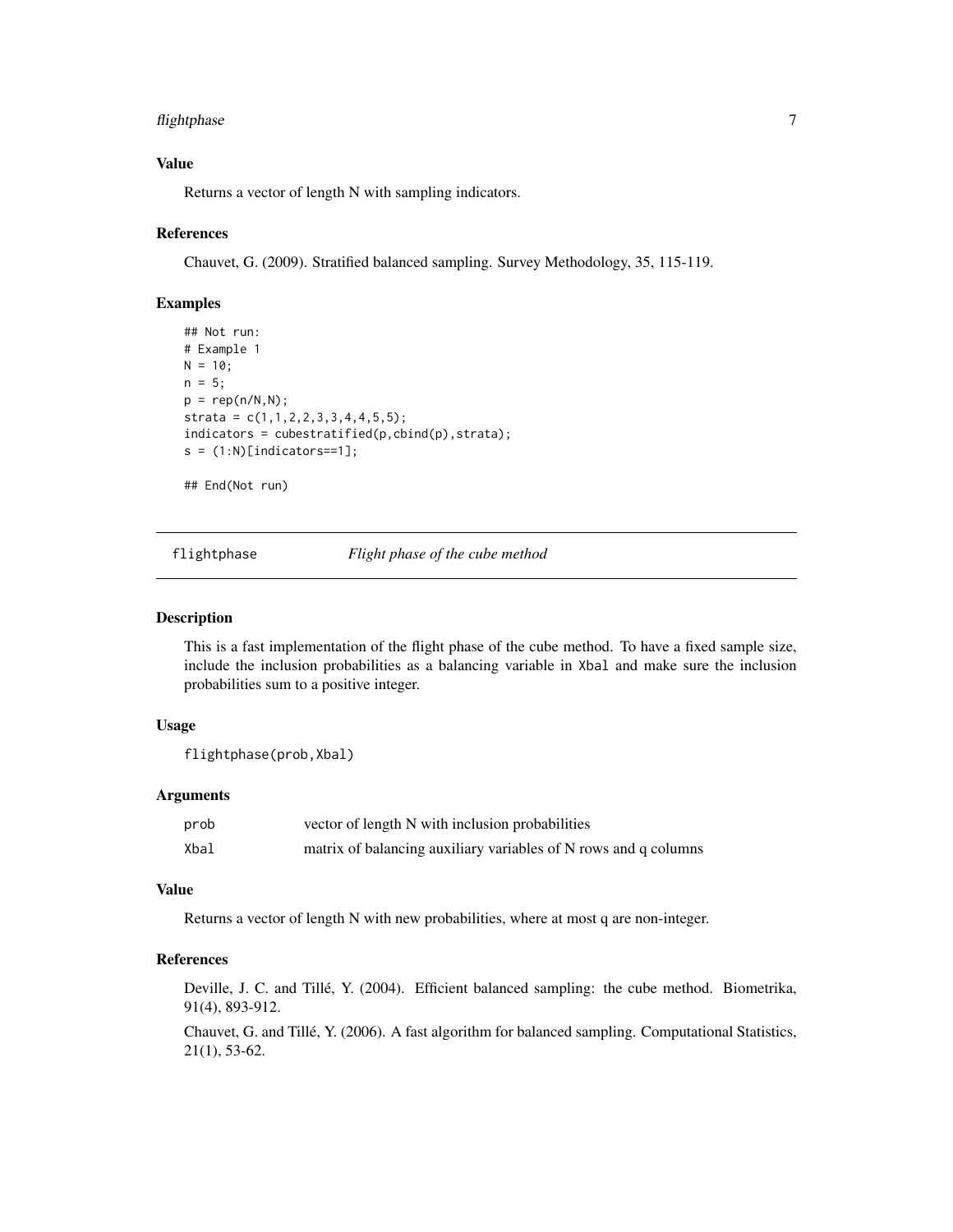8 hlpm

# Examples

```
## Not run:
# Example 1
# Select sample and check balance
set.seed(12345);
N = 100; # population size
n = 10; # sample size
p = rep(n/N,N); # inclusion probabilities
X = \text{cbind}(p, \text{runif}(N), \text{runif}(N)); # matrix of auxiliary variables
pflight = flightphase(p,X);
# check balance after flight
colSums(X)
colSums(X/p*pflight)
# select final sample as indicators
indicators = landingphase(p,pflight,X);# check final balance
colSums(X)
colSums(X/p*indicators)
# final sample as indexes
s = (1:N)[indicators==1];## End(Not run)
```
hlpm *Hierarchical local pivotal method*

# Description

Hierarchical local pivotal method (hlpm) selects an initial sample using the local pivotal method and then splits the sample into subsamples of given sizes using a successive (hierarchical) selection with the local pivotal method. Can be used with any prescribed inclusion probabilities that sum to an integer n. The sizes of the subsamples must also sum to n. It is used to select several subsamples such that each subsample is spatially balanced and the combined sample (the union of the subsamples) is also spatially balanced. Licence (GPL  $>=$  2).

# Usage

hlpm(p,X,sizes)

|       | vector of inclusion probabilities for initial sample.                                                 |
|-------|-------------------------------------------------------------------------------------------------------|
|       | matrix of auxiliary variables.                                                                        |
| sizes | vector of sizes of subsamples whose sum must match the sum of the initial<br>inclusion probabilities. |

<span id="page-7-0"></span>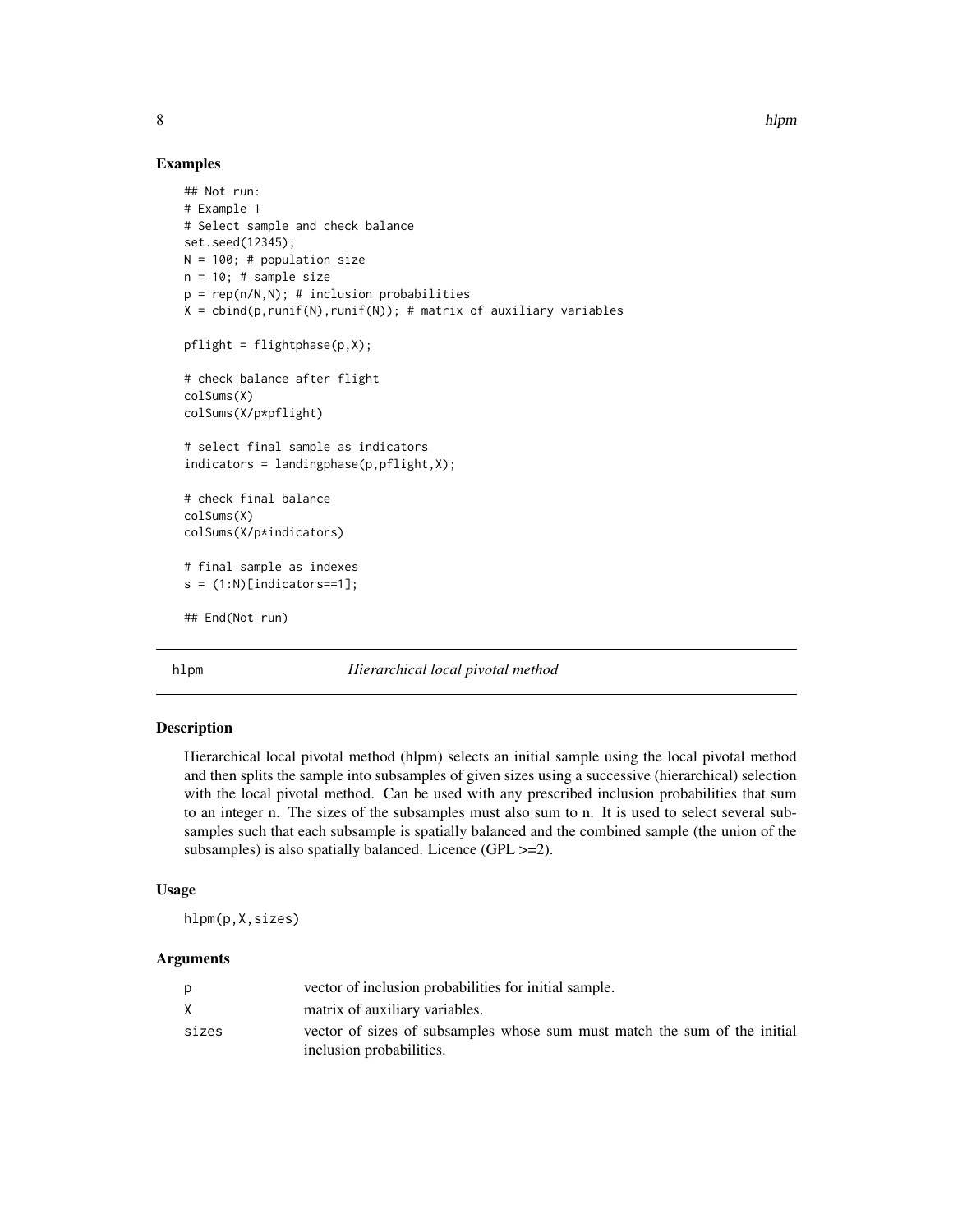# <span id="page-8-0"></span>landingphase 9

# Value

Returns a list with population indexes of initial sample S and a vector sampleNumber indicating the number of the subsample of each unit.

# Examples

```
## Not run:
############
## Example with two subsamples
############
N = 100; # population size
X = \text{cbind}(\text{runif(N)}, \text{runif(N)}); # auxiliary variables
n = 10; # size of initial sample
p = rep(n/N, N); # inclusion probabilities of initial sample
sizes = c(7,3); # sizes of the two subsamples
hlpm(p,X,sizes) # selection of samples using hierarchical local pivotal method
```
## End(Not run)

landingphase *Landing phase of the cube method*

# **Description**

Landing is done by dropping balancing variables (from rightmost column).

#### Usage

```
landingphase(prob,probflight,Xbal)
```
#### Arguments

| prob       | vector of length N with inclusion probabilities                 |
|------------|-----------------------------------------------------------------|
| probflight | vector of length N obtained from the flightphase                |
| Xbal       | matrix of balancing auxiliary variables of N rows and q columns |

# Value

Returns a vector of length N with inclusion indicators.

# References

Deville, J. C. and Tillé, Y. (2004). Efficient balanced sampling: the cube method. Biometrika, 91(4), 893-912.

Chauvet, G. and Tillé, Y. (2006). A fast algorithm for balanced sampling. Computational Statistics, 21(1), 53-62.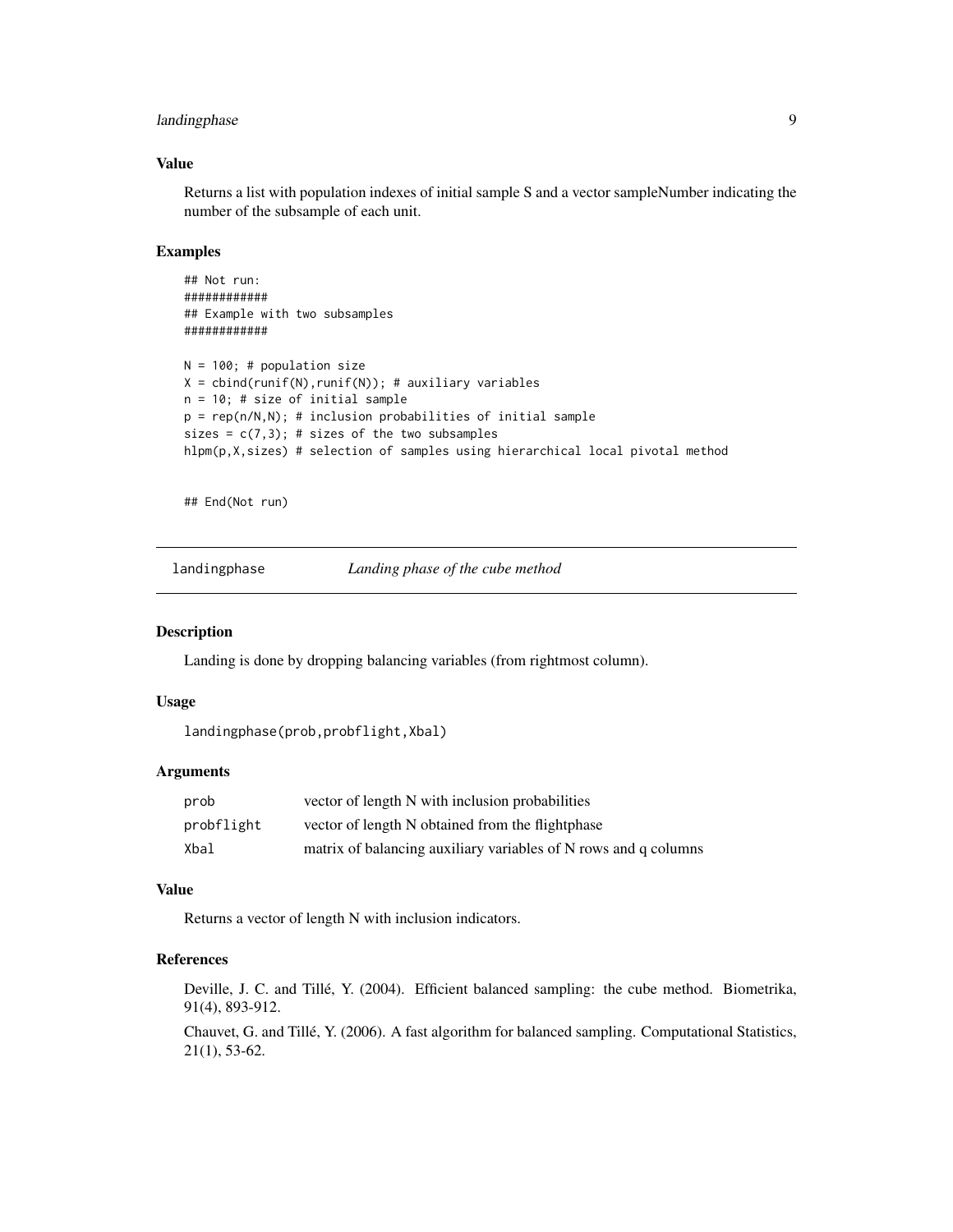10 lcube

# Examples

```
## Not run:
# Example 1
# Select sample
set.seed(12345);
N = 100; # population size
n = 10; # sample size
p = rep(n/N,N); # inclusion probabilities
X = \text{cbind}(p, runif(N), runif(N)); # matrix of auxiliary variables
pflight = flightphase(p,X); # flightindices = landingphase(p,pflight,X); # landing# final sample
s = (1:N)[indicates==1];
```
## End(Not run)

lcube *Local cube method (Doubly balanced sampling)*

# Description

Select doubly balanced samples with prescribed inclusion probabilities from a finite population. To have a fixed sample size, include the inclusion probabilities as a balancing variable in Xbal and make sure the inclusion probabilities sum to a positive integer. This is a simplified (optimized for speed) implementation of the local cube method (doubly balanced sampling). Landing is done by dropping balancing variables (from rightmost column, so keep inclusion probabilities in first column to guarantee fixed size). Euclidean distance is used in the Xspread space.

# Usage

```
lcube(prob,Xspread,Xbal)
```
# Arguments

| prob    | vector of length N with inclusion probabilities                      |
|---------|----------------------------------------------------------------------|
| Xspread | matrix of (standardized) auxiliary variables of N rows and q columns |
| Xbal    | matrix of balancing auxiliary variables of N rows and r columns      |

# Value

Returns a vector of selected indexes in 1,2,...,N.

# References

Grafström, A. and Tillé, Y. (2013). Doubly balanced spatial sampling with spreading and restitution of auxiliary totals. Environmetrics, 24(2), 120-131.

<span id="page-9-0"></span>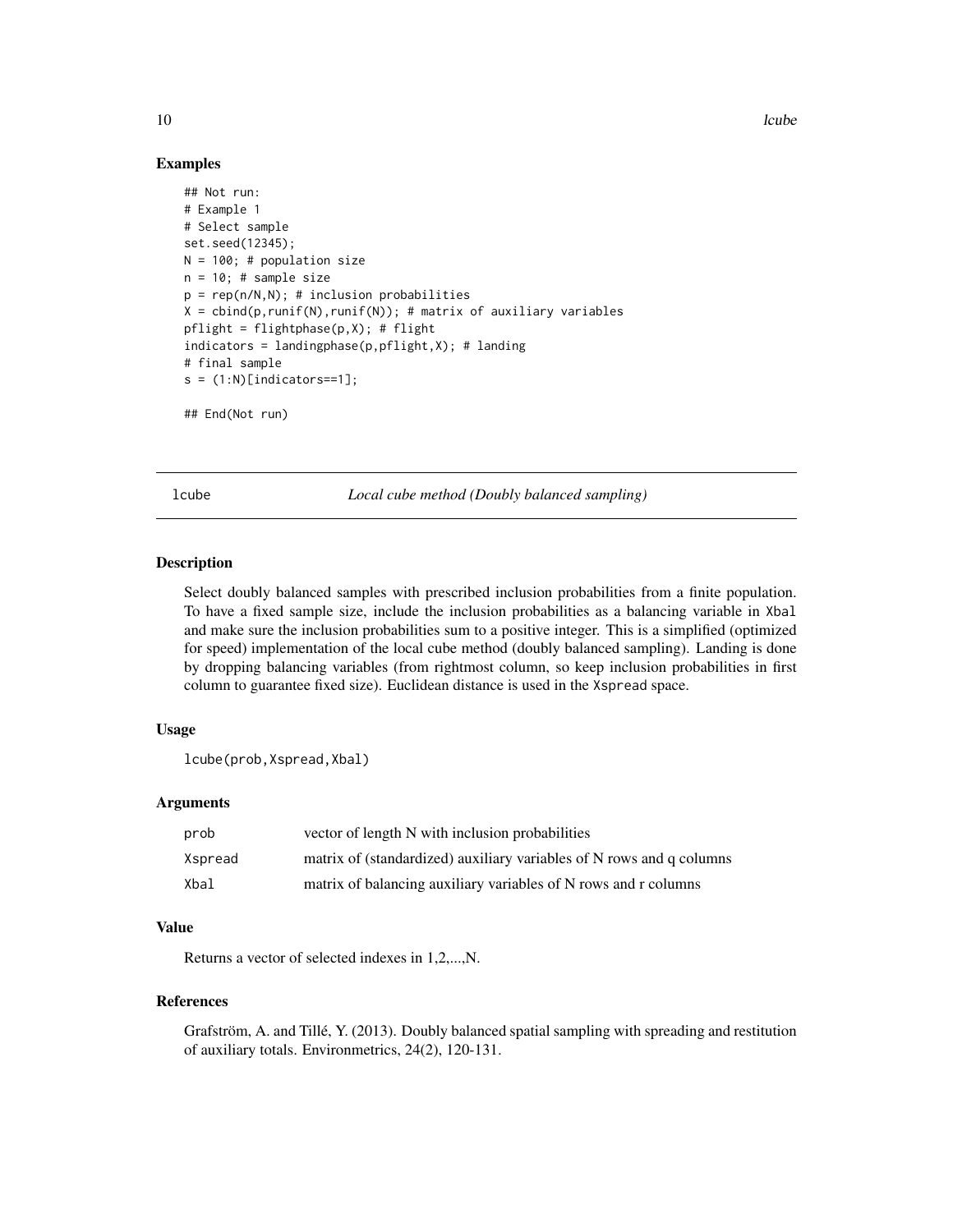# <span id="page-10-0"></span>**lcubeflightphase** 11

# Examples

```
## Not run:
# Example 1
set.seed(12345);
N = 1000; # population size
n = 100; # sample size
p = rep(n/N,N); # inclusion probabilities
X = \text{cbind}(\text{runif(N)}, \text{runif(N)}); # matrix of auxiliary variables
s = \text{lcube}(p, X, \text{cbind}(p)); # select sample
plot(X[,1],X[,2]); # plot population
points(X[s,1],X[s,2], pch=19); # plot sample
# Example 2
# check inclusion probabilities
set.seed(12345);
p = c(0.2, 0.25, 0.35, 0.4, 0.5, 0.5, 0.55, 0.65, 0.7, 0.9); # prescribed inclusion probabilities
N = length(p); # population size
X = \text{cbind}(\text{runif(N)}, \text{runif(N)}); # some artificial auxiliary variables
ep = rep(0,N); # empirical inclusion probabilities
nrs = 10000; # repetitions
for(i in 1:nrs){
  s = \text{lcube}(p, X, \text{cbind}(p));ep[s]=ep[s]+1;}
print(ep/nrs);
## End(Not run)
```
lcubeflightphase *Flight phase for the local cube method*

# Description

Flight phase for the local cube method. To have a fixed sample size, include the inclusion probabilities as a balancing variable in Xbal and make sure the inclusion probabilities sum to a positive integer. This is a simplified (optimized for speed) implementation of the flight phase of the local cube method (doubly balanced sampling). Euclidean distance is used in the Xspread space.

# Usage

lcubeflightphase(prob,Xspread,Xbal)

| prob    | vector of length N with inclusion probabilities                      |
|---------|----------------------------------------------------------------------|
| Xspread | matrix of (standardized) auxiliary variables of N rows and q columns |
| Xbal    | matrix of balancing auxiliary variables of N rows and r columns      |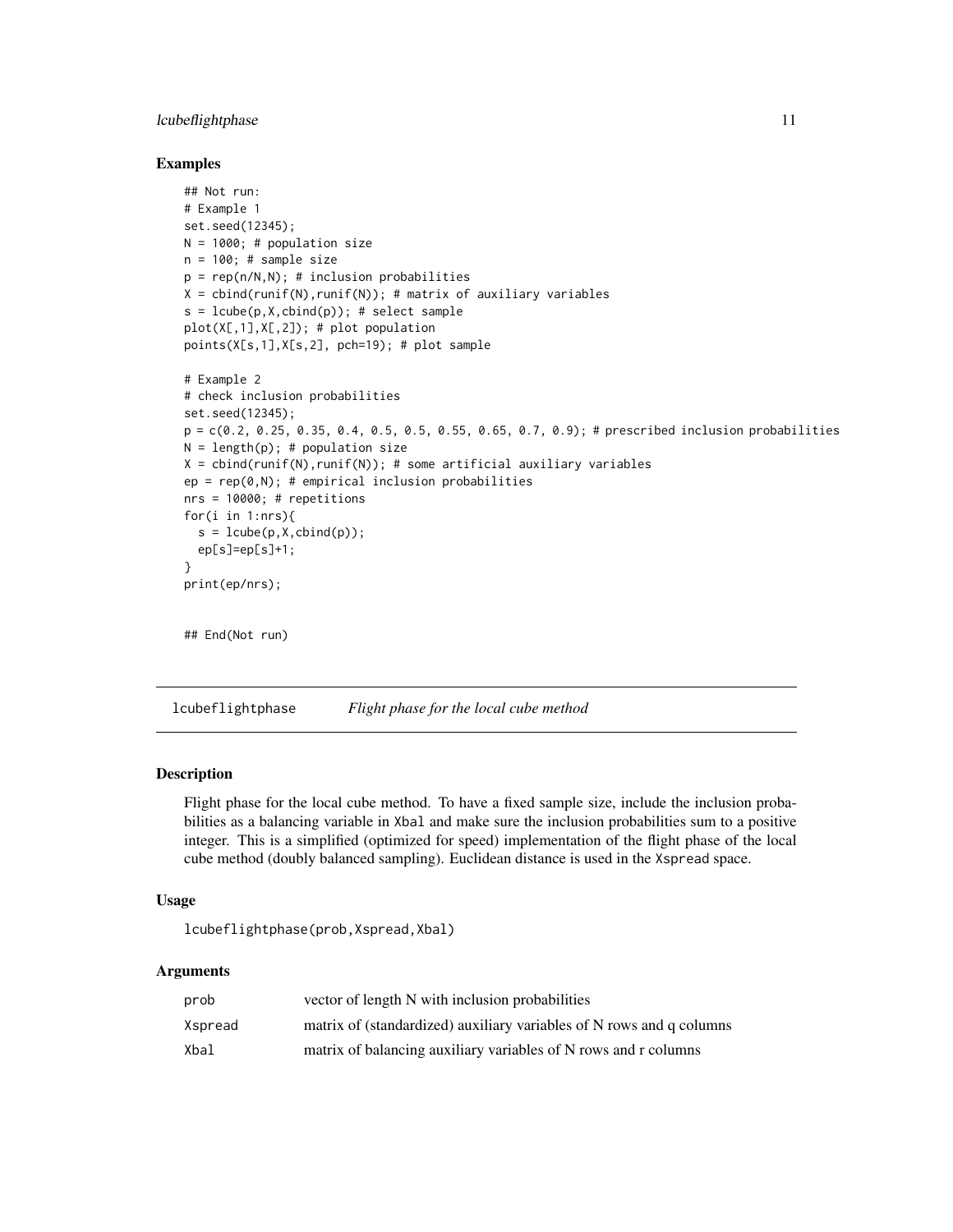# <span id="page-11-0"></span>Value

Returns a vector of length N with new probabilities, where at most r are non-integer.

#### References

Grafström, A. and Tillé, Y. (2013). Doubly balanced spatial sampling with spreading and restitution of auxiliary totals. Environmetrics, 24(2), 120-131.

#### Examples

```
## Not run:
# Example 1
# Select sample
set.seed(12345);
N = 100; # population size
n = 10; # sample size
p = rep(n/N,N); # inclusion probabilities
X = \text{cbind}(\text{runif(N)}, \text{runif(N)}); # matrix of auxiliary variables
pflight = lcubeflightphase(p,X,cbind(p,X));
# check balance
colSums(X)
colSums(X/p*pflight)
```
## End(Not run)

lcubelandingphase *Landing phase for the local cube method*

# Description

Landing is done by dropping balancing variables (from rightmost column). Euclidean distance is used in the Xspread space.

# Usage

lcubelandingphase(prob,probflight,Xspread,Xbal)

# Arguments

| prob       | vector of length N with inclusion probabilities                      |
|------------|----------------------------------------------------------------------|
| probflight | vector of length N with probabilities from flightphase               |
| Xspread    | matrix of (standardized) auxiliary variables of N rows and q columns |
| Xbal       | matrix of balancing auxiliary variables of N rows and r columns      |

# Value

Returns a vector of length N with indicators.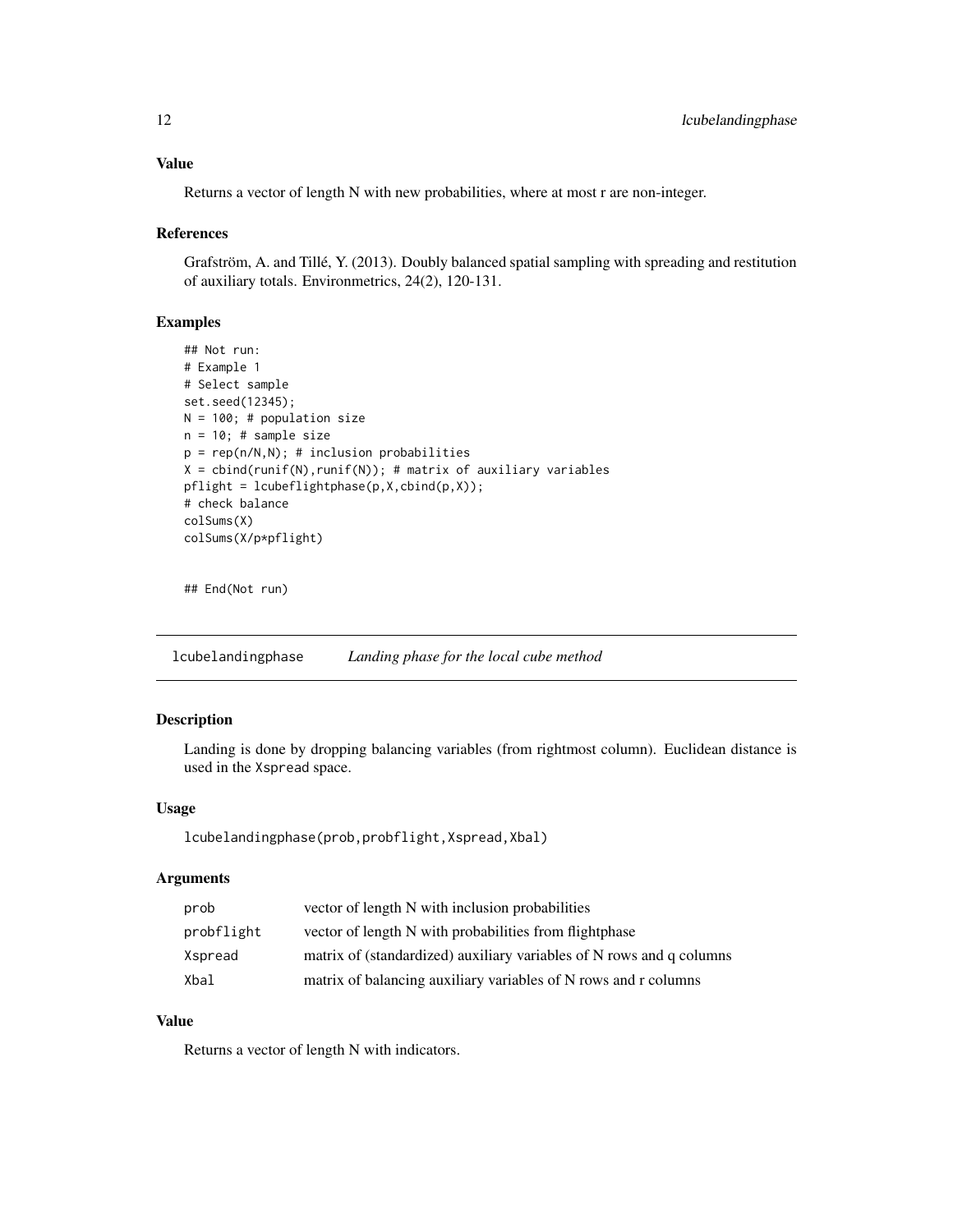# <span id="page-12-0"></span>lcubestratified 13

# References

Grafström, A. and Tillé, Y. (2013). Doubly balanced spatial sampling with spreading and restitution of auxiliary totals. Environmetrics, 24(2), 120-131.

### Examples

```
## Not run:
# Example 1
# Select sample
set.seed(12345);
N = 100; # population size
n = 10; # sample size
p = rep(n/N,N); # inclusion probabilities
X = \text{cbind}(\text{runif(N)}, \text{runif(N)}); # matrix of auxiliary variables
pflight = lcubeflightphase(p, X, cbind(p, X)); # flight
indicators = lcubelandingphase(p,pflight,X,cbind(p,X)); # landing# final sample
s = (1:N)[indicators==1];## End(Not run)
```
lcubestratified *Stratified doubly balanced sampling with pooling of landing phases*

# Description

This is a fast implementation of stratified doubly balanced sampling. To have a fixed sample size, include the inclusion probabilities as a balancing variable in Xbal and make sure the inclusion probabilities sum to a positive integer (within each stratum). Euclidean distance is used in the Xspread space.

#### Usage

lcubestratified(prob,Xspread,Xbal,integerStrata)

# Arguments

| prob          | vector of length N with inclusion probabilities                      |
|---------------|----------------------------------------------------------------------|
| Xspread       | matrix of (standardized) auxiliary variables of N rows and q columns |
| Xbal          | matrix of balancing auxiliary variables of N rows and r columns      |
| integerStrata | vector of length N with stratum number                               |

# Value

Returns a vector of length N with sampling indicators.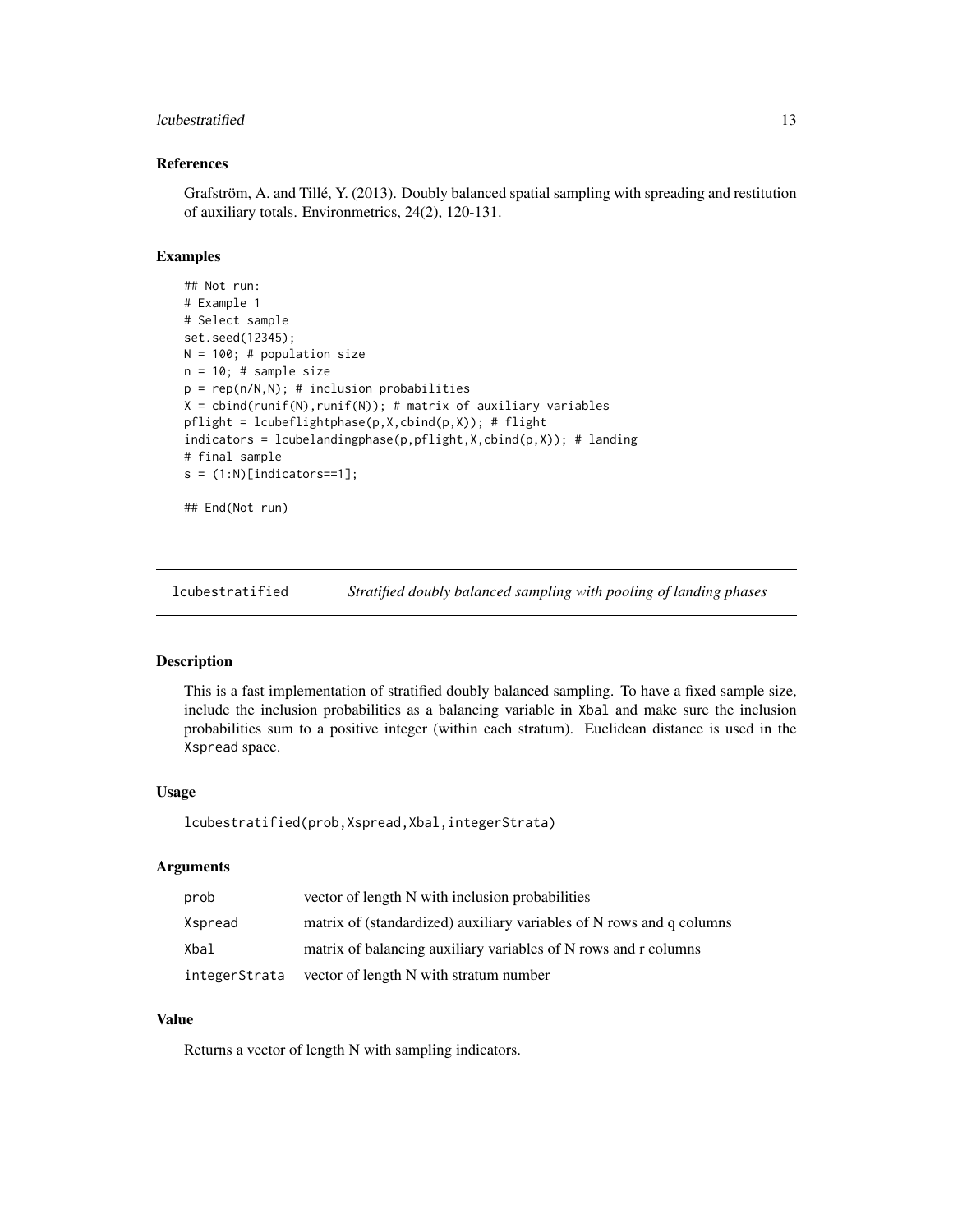# <span id="page-13-0"></span>References

Chauvet, G. (2009). Stratified balanced sampling. Survey Methodology, 35, 115-119.

Grafström, A. and Tillé, Y. (2013). Doubly balanced spatial sampling with spreading and restitution of auxiliary totals. Environmetrics, 24(2), 120-131.

# Examples

```
## Not run:
# Example 1
N = 10;
n = 5;p = rep(n/N,N);Xspread = chind(1:N);strata = c(1,1,1,1,1,1,2,2,2,2);indicators = lcube stratified(p,Xspread,cbind(p),strata);s = (1:N)[indicates==1];## End(Not run)
```
lpm *Local pivotal method (sub-optimal)*

# Description

Select spatially balanced samples with prescribed inclusion probabilities from a finite (large) population using a sub-optimal implementation of the local pivotal method. Euclidean distance is used in the x space.

#### Usage

lpm(prob,x,h)

# Arguments

| prob | vector of length N with inclusion probabilities                             |
|------|-----------------------------------------------------------------------------|
|      | matrix of (standardized) auxiliary variables of N rows and q columns        |
| h.   | positive integer, size of window in the list to search for nearest neighbor |

# Value

Returns a vector of selected indexes in 1,2,...,N. If the inclusion probabilities sum to n, where n is integer, then the sample size is fixed (n).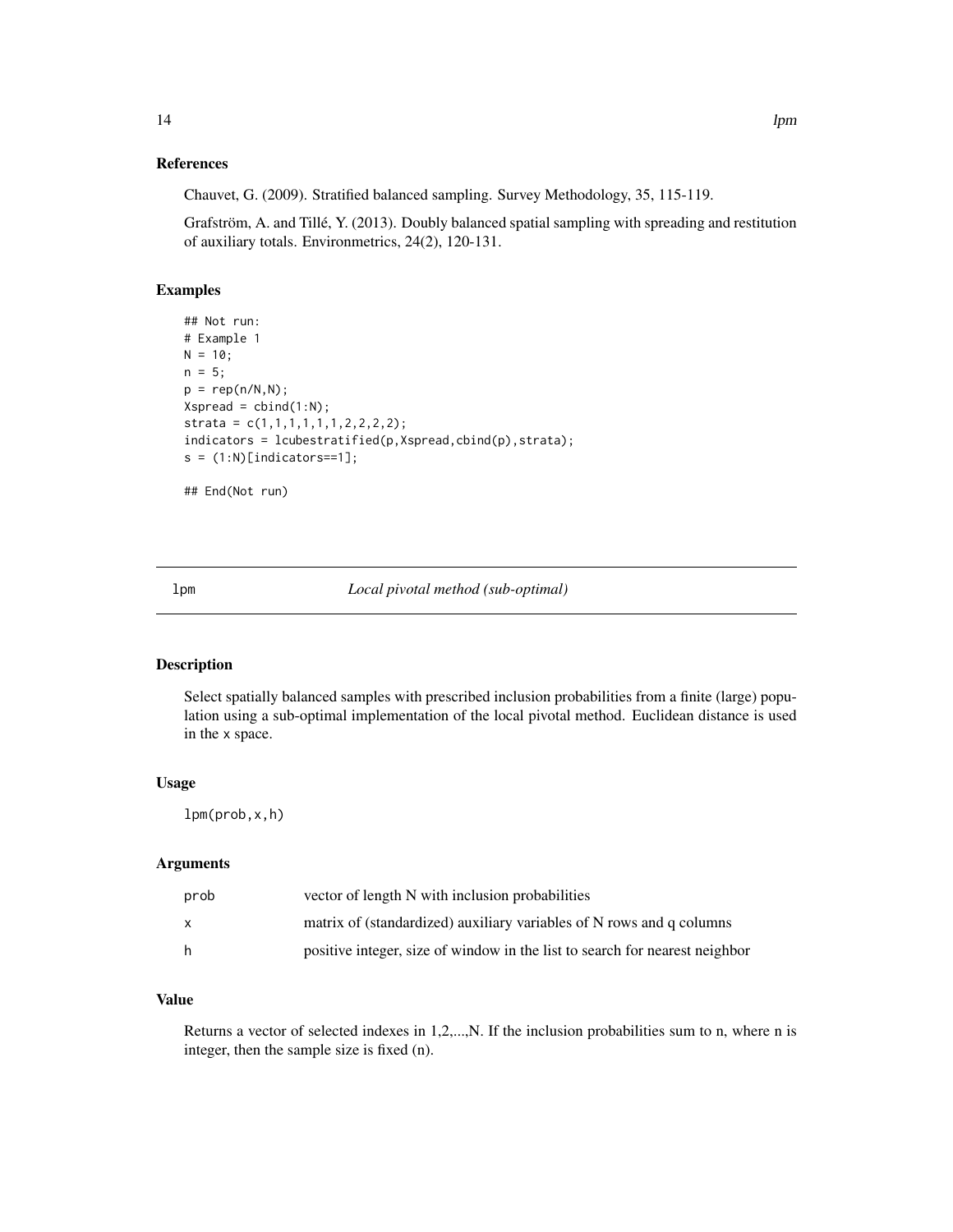#### <span id="page-14-0"></span> $lpm1$  15

# Examples

```
## Not run:
# Example 1
set.seed(12345);
N = 1000; # population size
n = 100; # sample size
p = rep(n/N,N); # inclusion probabilities
X = \text{cbind}(\text{runif(N)}, \text{runif(N)}); # matrix of auxiliary variables
h = 100; # size of search window (for finding nearest neighbor)
s = 1pm(p,X,h); # select sample
plot(X[,1],X[,2]); # plot population
points(X[s,1],X[s,2], pch=19); # plot sample
# Example 2
# check inclusion probabilities
set.seed(12345);
p = c(0.2, 0.25, 0.35, 0.4, 0.5, 0.5, 0.55, 0.65, 0.7, 0.9);# prescribed inclusion probabilities
N = length(p); # population size
X = \text{cbind}(\text{runif(N)}, \text{runif(N)}); # some artificial auxiliary variables
ep = rep(0,N); # empirical inclusion probabilities
nrs = 10000; # repetitions
for(i in 1:nrs){
  s = 1pm(p, X, 10);
  ep[s]=ep[s]+1;
}
print(ep/nrs);
## End(Not run)
```
lpm1 *Local pivotal method 1*

# Description

Select spatially balanced samples with prescribed inclusion probabilities from a finite population. Euclidean distance is used in the x space.

#### Usage

lpm1(prob,x)

# **Arguments**

| prob | vector of length N with inclusion probabilities                      |
|------|----------------------------------------------------------------------|
|      | matrix of (standardized) auxiliary variables of N rows and q columns |

# Value

Returns a vector of selected indexes in 1,2,...,N. If the inclusion probabilities sum to n, where n is integer, then the sample size is fixed (n).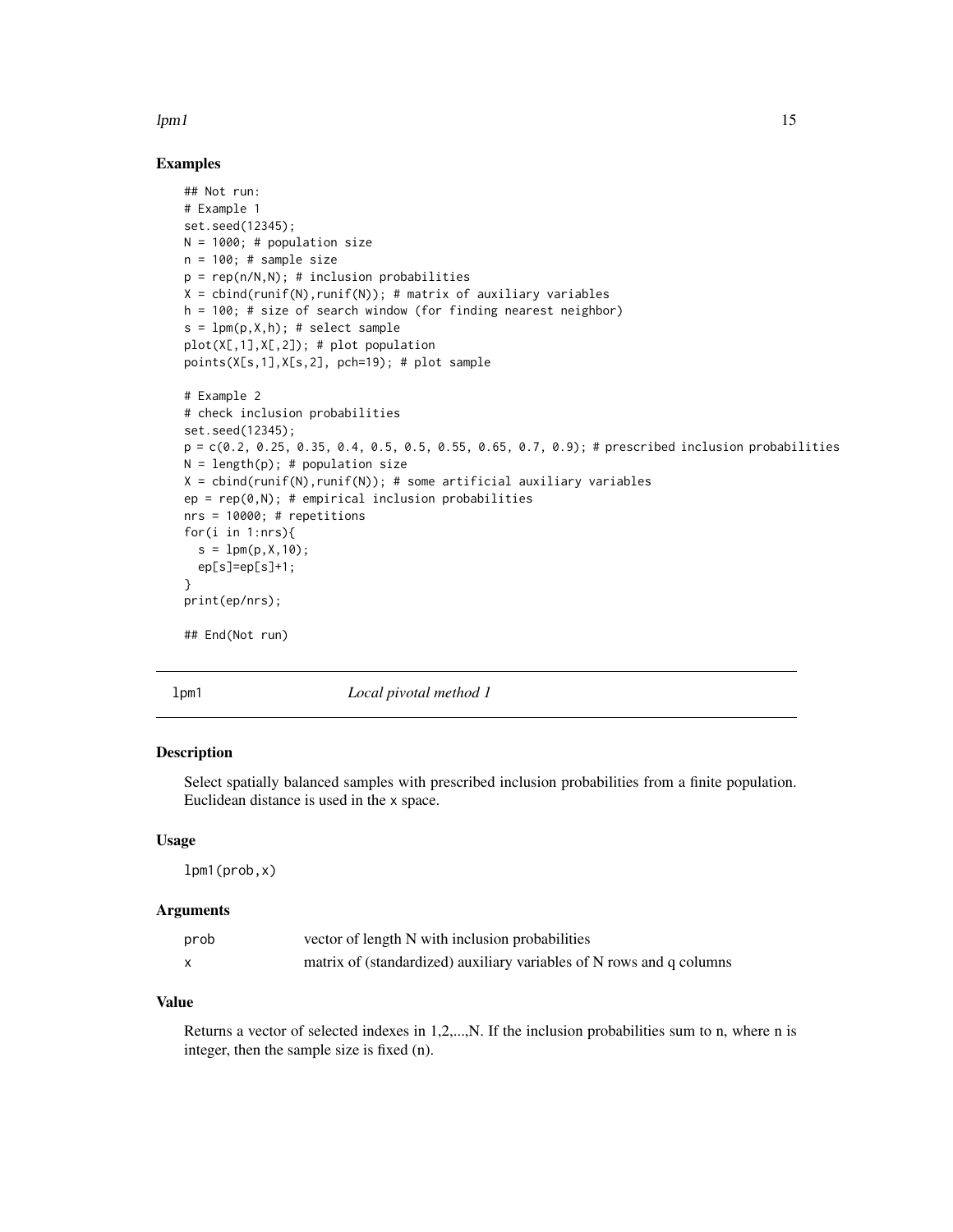# <span id="page-15-0"></span>References

Grafström, A., Lundström, N.L.P. and Schelin, L. (2012). Spatially balanced sampling through the Pivotal method. Biometrics 68(2), 514-520.

# Examples

```
## Not run:
# Example 1
set.seed(12345);
N = 1000; # population size
n = 100; # sample size
p = rep(n/N,N); # inclusion probabilities
X = \text{cbind}(\text{runif(N)}, \text{runif(N)}); # matrix of auxiliary variables
s = 1pm1(p,X); # select sample
plot(X[,1],X[,2]); # plot population
points(X[s,1],X[s,2], pch=19); # plot sample
# Example 2
# check inclusion probabilities
set.seed(12345);
p = c(0.2, 0.25, 0.35, 0.4, 0.5, 0.5, 0.55, 0.65, 0.7, 0.9); # prescribed inclusion probabilities
N = length(p); # population size
X = \text{cbind}(\text{runif(N)}, \text{runif(N)}); # some artificial auxiliary variables
ep = rep(0,N); # empirical inclusion probabilities
nrs = 10000; # repetitions
for(i in 1:nrs){
  s = 1pm1(p, X);ep[s]=ep[s]+1;
}
print(ep/nrs);
## End(Not run)
```
lpm2 *Local pivotal method 2*

# Description

Select spatially balanced samples with prescribed inclusion probabilities from a finite population. Euclidean distance is used in the x space.

# Usage

lpm2(prob,x)

| prob | vector of length N with inclusion probabilities                      |
|------|----------------------------------------------------------------------|
|      | matrix of (standardized) auxiliary variables of N rows and q columns |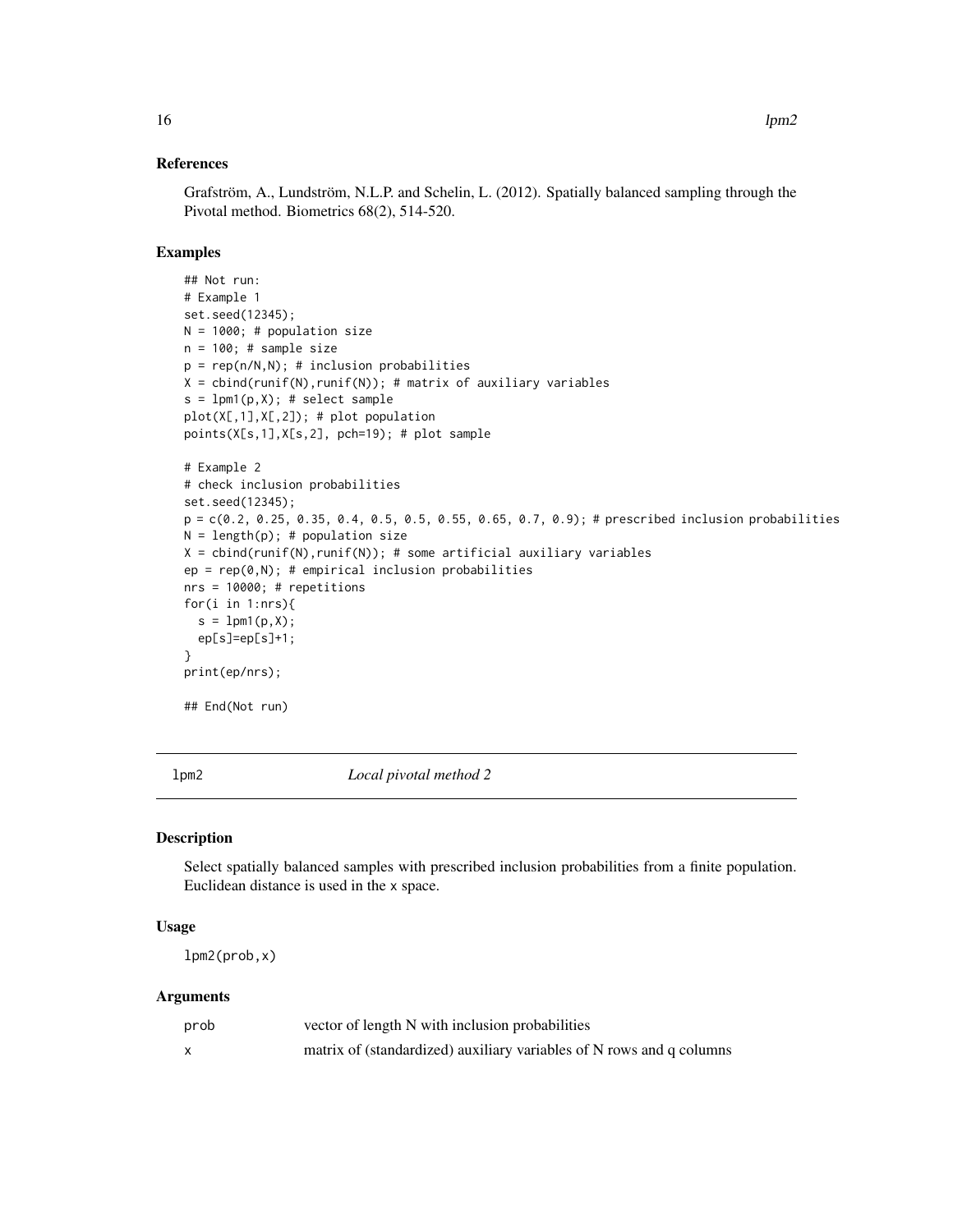# <span id="page-16-0"></span>probabilities 17

# Value

Returns a vector of selected indexes in 1,2,...,N. If the inclusion probabilities sum to n, where n is integer, then the sample size is fixed (n).

#### References

Grafström, A., Lundström, N.L.P. and Schelin, L. (2012). Spatially balanced sampling through the Pivotal method. Biometrics 68(2), 514-520.

#### Examples

```
## Not run:
# Example 1
set.seed(12345);
N = 1000; # population size
n = 100; # sample size
p = rep(n/N, N); # inclusion probabilities
X = \text{cbind}(\text{runif(N)}, \text{runif(N)}); # matrix of auxiliary variables
s = 1pm2(p,X); # select sample
plot(X[,1],X[,2]); # plot population
points(X[s,1],X[s,2], pch=19); # plot sample
# Example 2
# check inclusion probabilities
set.seed(12345);
p = c(0.2, 0.25, 0.35, 0.4, 0.5, 0.5, 0.55, 0.65, 0.7, 0.9); # prescribed inclusion probabilities
N = length(p); # population size
X = \text{cbind}(\text{runif(N)}, \text{runif(N)}); # some artificial auxiliary variables
ep = rep(0,N); # empirical inclusion probabilities
nrs = 10000; # repetitions
for(i in 1:nrs){
  s = 1pm2(p,X);ep[s]=ep[s]+1;
}
print(ep/nrs);
## End(Not run)
```
probabilities *Inclusion probabilities*

# **Description**

Computes the first-order inclusion probabilities from a vector of positive numbers (for a probability proportional-to-size sampling design). This function is borrowed from the package "sampling" by Alina Matei and Yves Tillé. Licence (GPL >=2).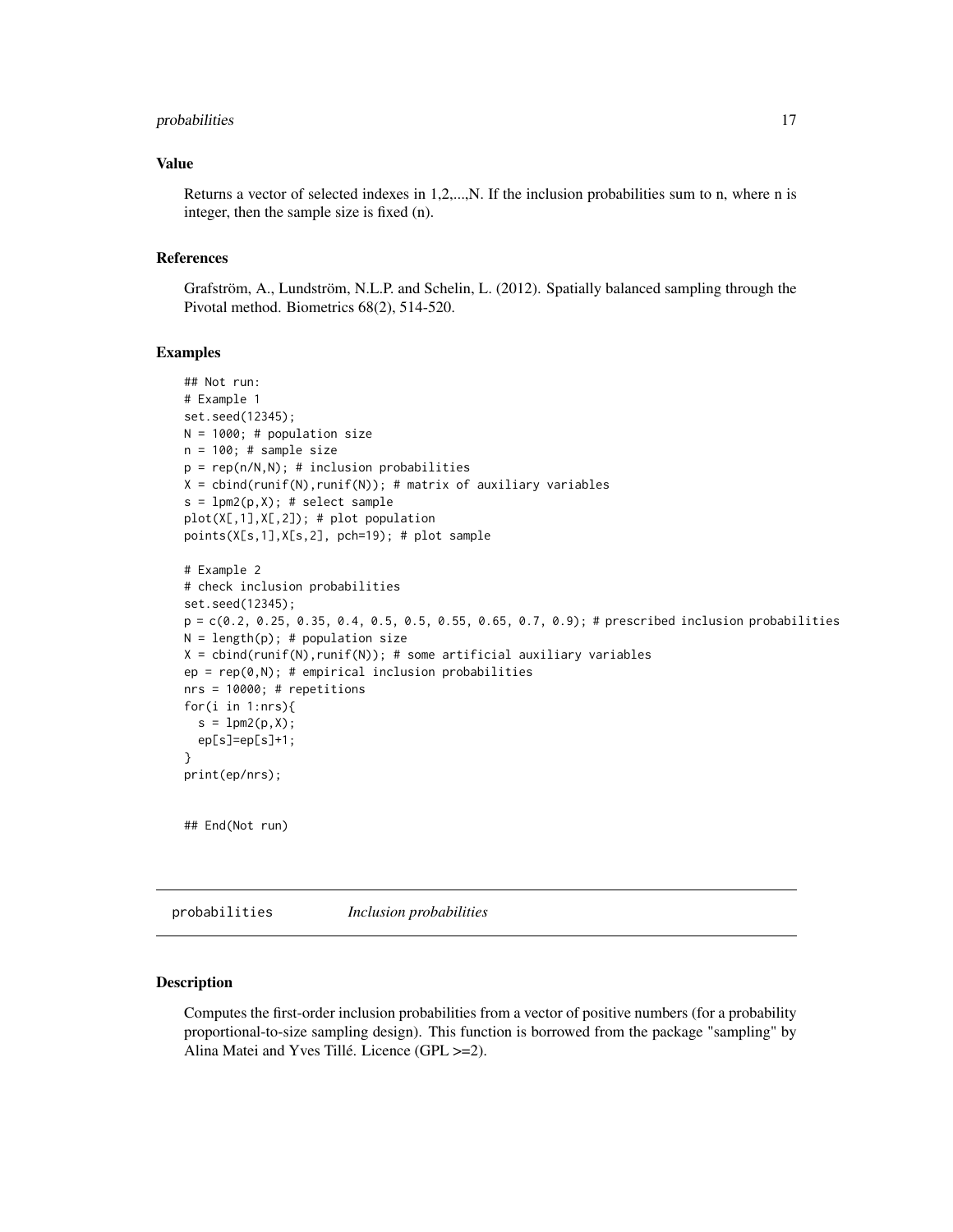# Usage

probabilities(a,n)

#### Arguments

| a   | vector of positive numbers |
|-----|----------------------------|
| - n | sample size                |

# Examples

```
## Not run:
############
## Example
############
# a vector of positive numbers
a=1:20
# computation of the inclusion probabilities for a sample size n=12
pik=probabilities(a,12)
pik
```
## End(Not run)

rpm *Random pivotal method*

# Description

Select samples with prescribed inclusion probabilities from a finite population. This design has high entropy. In each of the (at most) N steps, two undecided units are selected at random to compete.

#### Usage

rpm(prob)

# Arguments

prob vector of length N with inclusion probabilities

# Value

Returns a vector of selected indexes in 1,2,...,N. If the inclusion probabilities sum to n, where n is integer, then the sample size is fixed (n).

<span id="page-17-0"></span>18 and 18 rpm  $\frac{1}{2}$  rpm  $\frac{1}{2}$  rpm  $\frac{1}{2}$  rpm  $\frac{1}{2}$  rpm  $\frac{1}{2}$  rpm  $\frac{1}{2}$  rpm  $\frac{1}{2}$  rpm  $\frac{1}{2}$  rpm  $\frac{1}{2}$  rpm  $\frac{1}{2}$  rpm  $\frac{1}{2}$  rpm  $\frac{1}{2}$  rpm  $\frac{1}{2}$  rpm  $\frac{1}{2}$  rpm  $\frac{1}{2}$  rp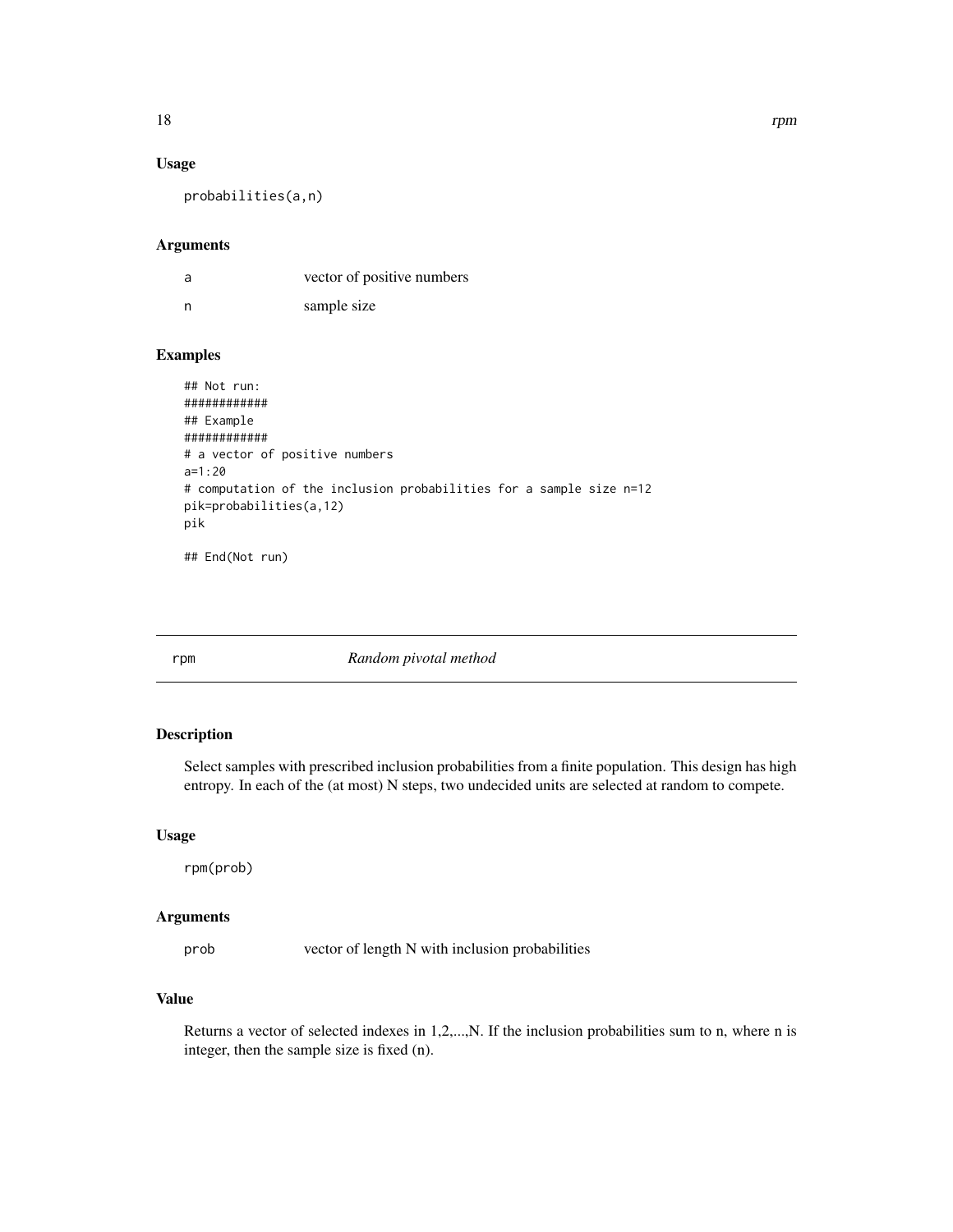# Examples

```
## Not run:
# Example 1
set.seed(12345);
N = 100; # population size
n = 10; # sample size
p = rep(n/N,N); # inclusion probabilities
s = rpm(p); # select sample
# Example 2
# check inclusion probabilities
set.seed(12345);
p = c(0.2, 0.25, 0.35, 0.4, 0.5, 0.5, 0.55, 0.65, 0.7, 0.9); # prescribed inclusion probabilities
N = length(p); # population size
ep = rep(0,N); # empirical inclusion probabilities
nrs = 10000; # repetitions
for(i in 1:nrs){
  s = rpm(p);ep[s]=ep[s]+1;
}
print(ep/nrs);
## End(Not run)
```
sb *Spatial balance*

# Description

Calculates spatial balance of a sample subject to inclusion probabilities and auxiliary space

# Usage

 $sb(p,x,s)$ 

#### Arguments

| vector of length N with inclusion probabilities                      |
|----------------------------------------------------------------------|
| matrix of (standardized) auxiliary variables of N rows and q columns |
| the sample, vector of length n                                       |

# Value

Number, the spatial balance

# References

Grafström, A., Lundström, N.L.P. and Schelin, L. (2012). Spatially balanced sampling through the Pivotal method. Biometrics 68(2), 514-520.

<span id="page-18-0"></span> $s\mathbf{b}$  19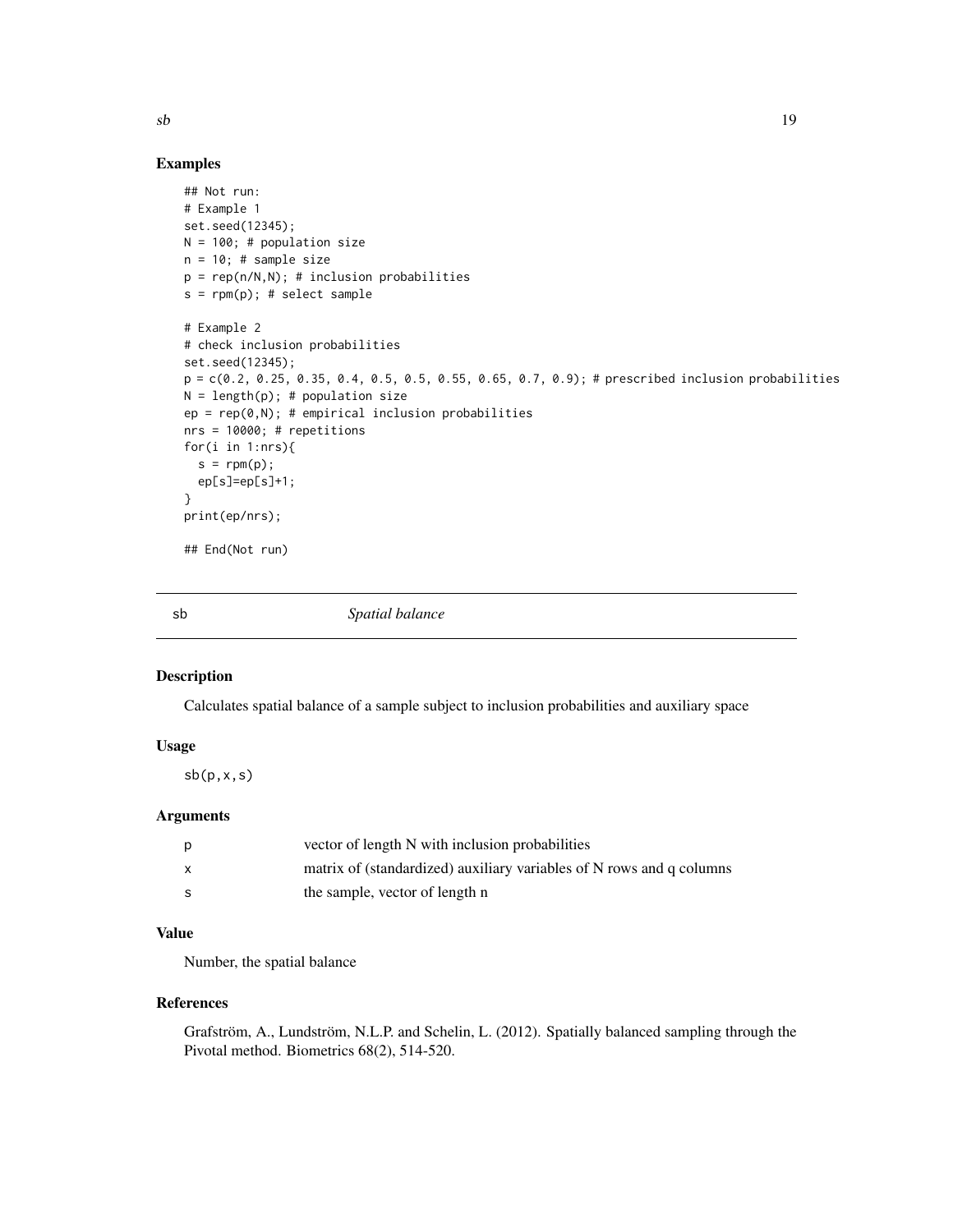# Examples

```
## Not run:
# check spatial balance
set.seed(1234567);
N = 500;n = 70;
p = rep(n/N,N);X = \text{cbind}(\text{runif(N)}, \text{runif(N)});# select lpm1 sample
s = 1pm1(p,X);# calculate balance
B = sb(p, X, s);
```
## End(Not run)

scps *Spatially correlated Poisson sampling*

# Description

Select spatially balanced samples with prescribed inclusion probabilities from a finite population. This implementation uses the maximal weight strategy and Euclidean distance.

# Usage

scps(prob,x)

# Arguments

| prob | vector of length N with inclusion probabilities                      |
|------|----------------------------------------------------------------------|
|      | matrix of (standardized) auxiliary variables of N rows and q columns |

# Value

Returns a vector of selected indexes in 1,2,...,N. If the inclusion probabilities sum to n, where n is integer, then the sample size is fixed (n).

# References

Grafström, A. (2012). Spatially correlated Poisson sampling. Journal of Statistical Planning and Inference, 142(1), 139-147.

<span id="page-19-0"></span>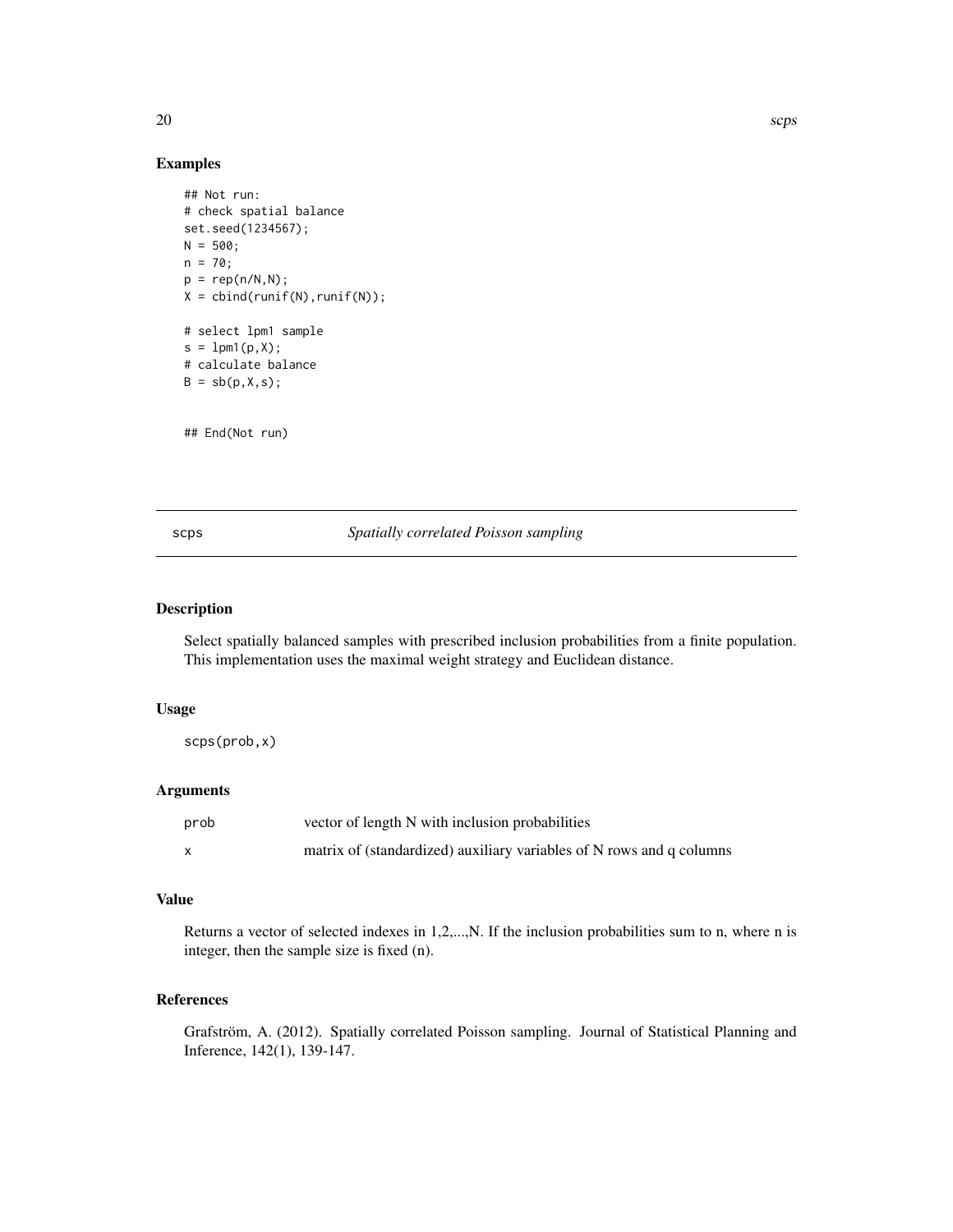# <span id="page-20-0"></span>scps\_coord 21

# Examples

```
## Not run:
# Example 1
set.seed(12345);
N = 1000; # population size
n = 100; # sample size
p = rep(n/N,N); # inclusion probabilities
X = \text{cbind}(\text{runif(N)}, \text{runif(N)}); # matrix of auxiliary variables
s = scps(p,X); # select sample
plot(X[,1],X[,2]); # plot population
points(X[s,1],X[s,2], pch=19); # plot sample
# Example 2
# check inclusion probabilities
set.seed(12345);
p = c(0.2, 0.25, 0.35, 0.4, 0.5, 0.5, 0.55, 0.65, 0.7, 0.9); # prescribed inclusion probabilities
N = length(p); # population size
X = \text{cbind}(\text{runif(N)}, \text{runif(N)}); # some artificial auxiliary variables
ep = rep(0,N); # empirical inclusion probabilities
nrs = 10000; # repetitions
for(i in 1:nrs){
  s = scps(p, X);ep[s]=ep[s]+1;
}
print(ep/nrs);
## End(Not run)
```
scps\_coord *Spatially correlated Poisson sampling with coordination*

# Description

Select spatially balanced samples with prescribed inclusion probabilities from a finite population. This implementation uses the maximal weight strategy and Euclidean distance. To be used with permanent random numbers.

#### Usage

scps\_coord(prob,x,rand)

| prob | vector of length N with inclusion probabilities                      |
|------|----------------------------------------------------------------------|
|      | matrix of (standardized) auxiliary variables of N rows and q columns |
| rand | vector of length N with permanent random numbers                     |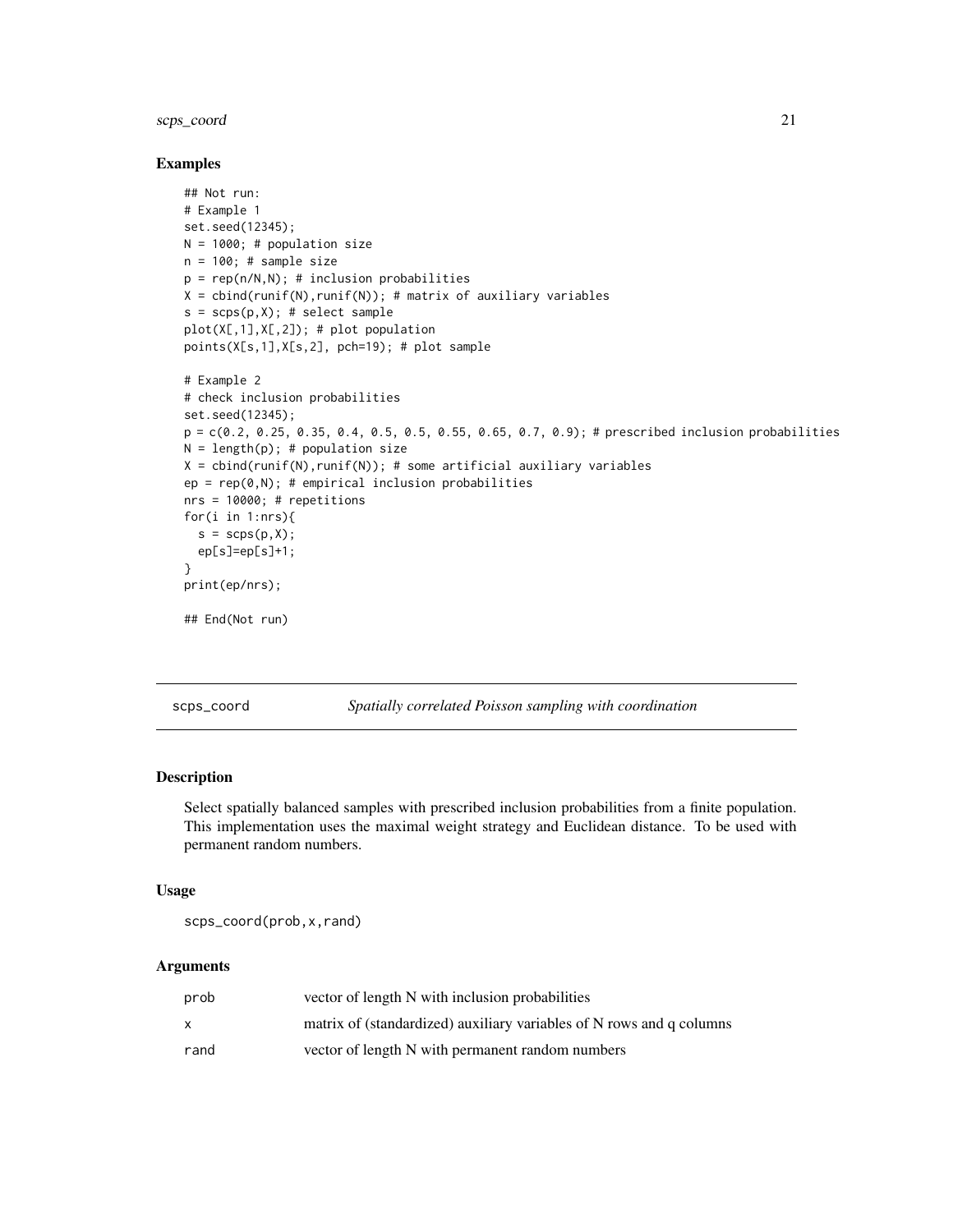# <span id="page-21-0"></span>Value

Returns a vector of selected indexes in 1,2,...,N. If the inclusion probabilities sum to n, where n is integer, then the sample size is fixed (n).

# References

Grafström, A. (2012). Spatially correlated Poisson sampling. Journal of Statistical Planning and Inference, 142(1), 139-147.

#### Examples

```
## Not run:
# Example 1
set.seed(12345);
N = 1000; # population size
n = 100; # sample size
p = rep(n/N,N); # inclusion probabilities
X = \text{cbind}(\text{runif(N)}, \text{runif(N)}); # matrix of auxiliary variables
u = runif(N);s = scps\_coord(p, X, u); # select sample
plot(X[,1],X[,2]); # plot population
points(X[s,1],X[s,2], pch=19); # plot sample
```
## End(Not run)

spm *Sequential pivotal method (also known as ordered pivotal sampling and Deville's systematic sampling)*

# Description

Select samples with prescribed inclusion probabilities from a finite population. The resulting samples are well spread in the list (similar to systematic sampling). In each of the (at most) N steps, two undecided units with smallest index are selected to compete.

# Usage

spm(prob)

# Arguments

prob vector of length N with inclusion probabilities

#### Value

Returns a vector of selected indexes in 1,2,...,N. If the inclusion probabilities sum to n, where n is integer, then the sample size is fixed (n).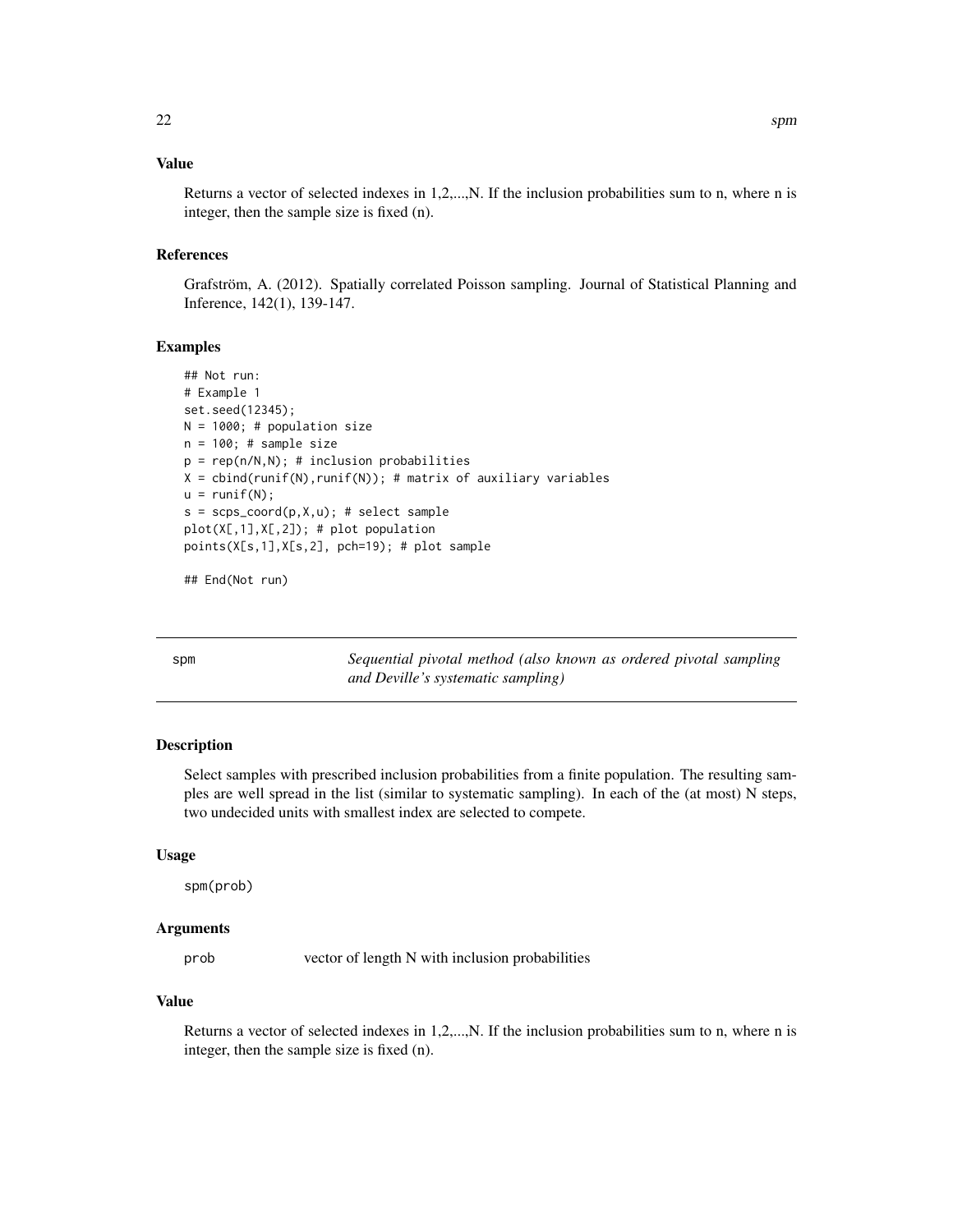<span id="page-22-0"></span> $\vee$  vsb 23

# References

Deville, J.-C. and Tillé, Y. (1998). Unequal probability sampling without replacement through a splitting method. Biometrika 85, 89-101.

Chauvet, G. (2012). On a characterization of ordered pivotal sampling. Bernoulli, 18(4), 1320- 1340.

# Examples

```
## Not run:
# Example 1
set.seed(12345);
N = 100; # population size
n = 10; # sample size
p = rep(n/N,N); # inclusion probabilities
s = spm(p); # select sample
# Example 2
# check inclusion probabilities
set.seed(12345);
p = c(0.2, 0.25, 0.35, 0.4, 0.5, 0.5, 0.55, 0.65, 0.7, 0.9); # prescribed inclusion probabilities
N = length(p); # population size
ep = rep(0,N); # empirical inclusion probabilities
nrs = 10000; # repetitions
for(i in 1:nrs){
  s = spm(p);ep[s]=ep[s]+1;
}
print(ep/nrs);
## End(Not run)
```
vsb *Variance estimator for spatially balanced sample*

#### Description

Variance estimator of HT estimator of population total of target variable y

# Usage

vsb(probs,ys,xs)

| probs     | vector of length n (sample) with inclusion probabilities                      |
|-----------|-------------------------------------------------------------------------------|
| ٧S        | vector of target variable y of length n (sample)                              |
| <b>XS</b> | matrix of (standardized) auxiliary variables of n rows (sample) and q columns |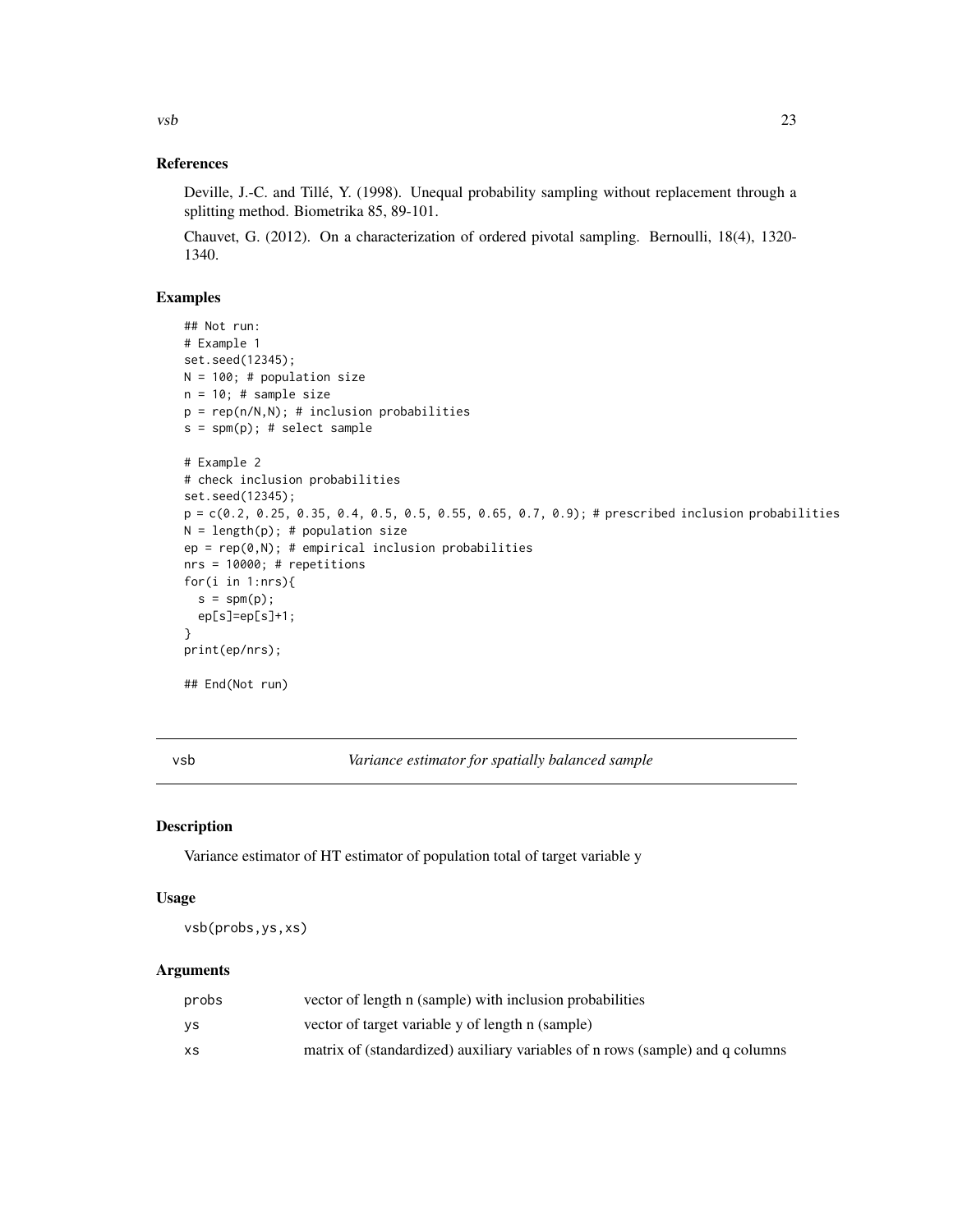# Value

Number, the estimated variance

# References

Grafström, A., and Schelin, L. (2014). How to select representative samples. Scandinavian Journal of Statistics.